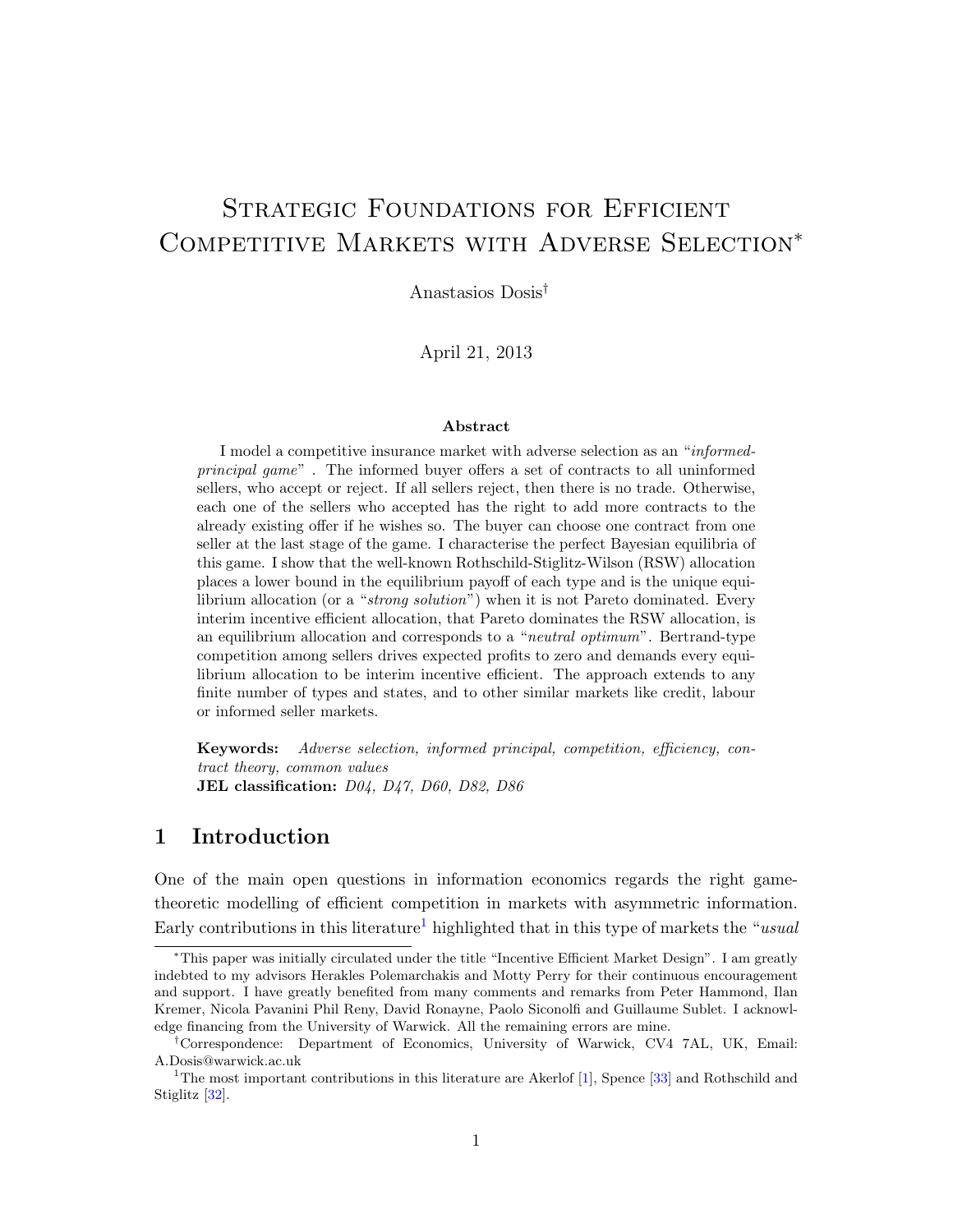modeling" of price or/and quantity competition is not sufficient; equilibria may not exist or may be Pareto dominated using these models. The present paper builds on the seminal contributions of Myerson [\[25\]](#page-21-2) and Maskin and Tirole [\[22\]](#page-20-0) to construct a novel noncooperative game that possesses all the nice properties of a competitive market: (i) Equilibria always exist, (ii) competitors earn zero expected profits in equilibrium, and (iii) all equilibrium allocations are interim incentive efficient, in the sense of Holmstrom and Myerson [\[17\]](#page-20-1).

To formalise this argument, I employ a standard adverse selection insurance market like the one analysed in Rothschild and Stiglitz [\[32\]](#page-21-1) and Wilson [\[35\]](#page-21-3). A risk-averse privately informed buyer with a random endowment seeks for insurance, which is supplied in the market by uninformed risk-neutral sellers. The market takes the following simple extensive form: Initially, the buyer proposes a set of contracts to all sellers, who accept or reject. If all sellers reject, there is no trade. Otherwise, all those sellers who accepted have the right to add a new set of contracts in the already existing offer. A menu of contracts between the buyer and seller X is defined as the union of the set of contracts proposed by both parties. After the buyer observes all the menus of contracts that have been formed in the market, he can choose any of the available contracts contained in any of the menus. He is restricted to contract with only one seller- i.e. contracts are exclusive.[2](#page-1-0)

I characterise the set of perfect Bayesian equilibria (PBE) of this game. The wellknown Rothschild-Stiglitz-Wilson (or RSW) allocation plays a crucial role in the analysis. It is defined as the allocation that maximises the payoff of each type of the buyer within the set of incentive compatible allocations that make positive profits, irrespective of the beliefs of the sellers. The main results of the paper are the following: First, the RSW allocation is the unique equilibrium allocation when it is contained in the set of interim incentive efficient allocations.<sup>[3](#page-1-1)</sup> Second, any interim incentive efficient allocation that strictly Pareto dominates the RSW allocation is an equilibrium allocation. Last, only interim incentive efficient allocations can be sustained as equilibrium allocations in pure strategies.[4](#page-1-2)

The three main elements in the game that drive the result are the following: (i) The stage in which the buyer proposes a set of contracts. (ii) The stage in which the competing uninformed sellers have the right to add new sets of contracts. (iii) The fact that every menu of contracts is the union of the set of contracts proposed by both parties, and specifically it must contain the set of contracts proposed by the buyer as an option.

<span id="page-1-0"></span><sup>&</sup>lt;sup>2</sup>I will use masculine pronounces (he or him) for the buyer and feminine pronounces (she or her) for the sellers. Moreover, for notational convenience, I depart from the usual model of a continuum of buyers and I employ a single-buyer model. This is without loss of generality.

<span id="page-1-1"></span><sup>3</sup>Unless otherwise stated, interim incentive efficiency is defined with respect to the prior beliefs of the sellers about the type of the buyer.

<span id="page-1-2"></span><sup>&</sup>lt;sup>4</sup> "Pure strategies" are strategies where the buyer and sellers do not randomise over their proposals.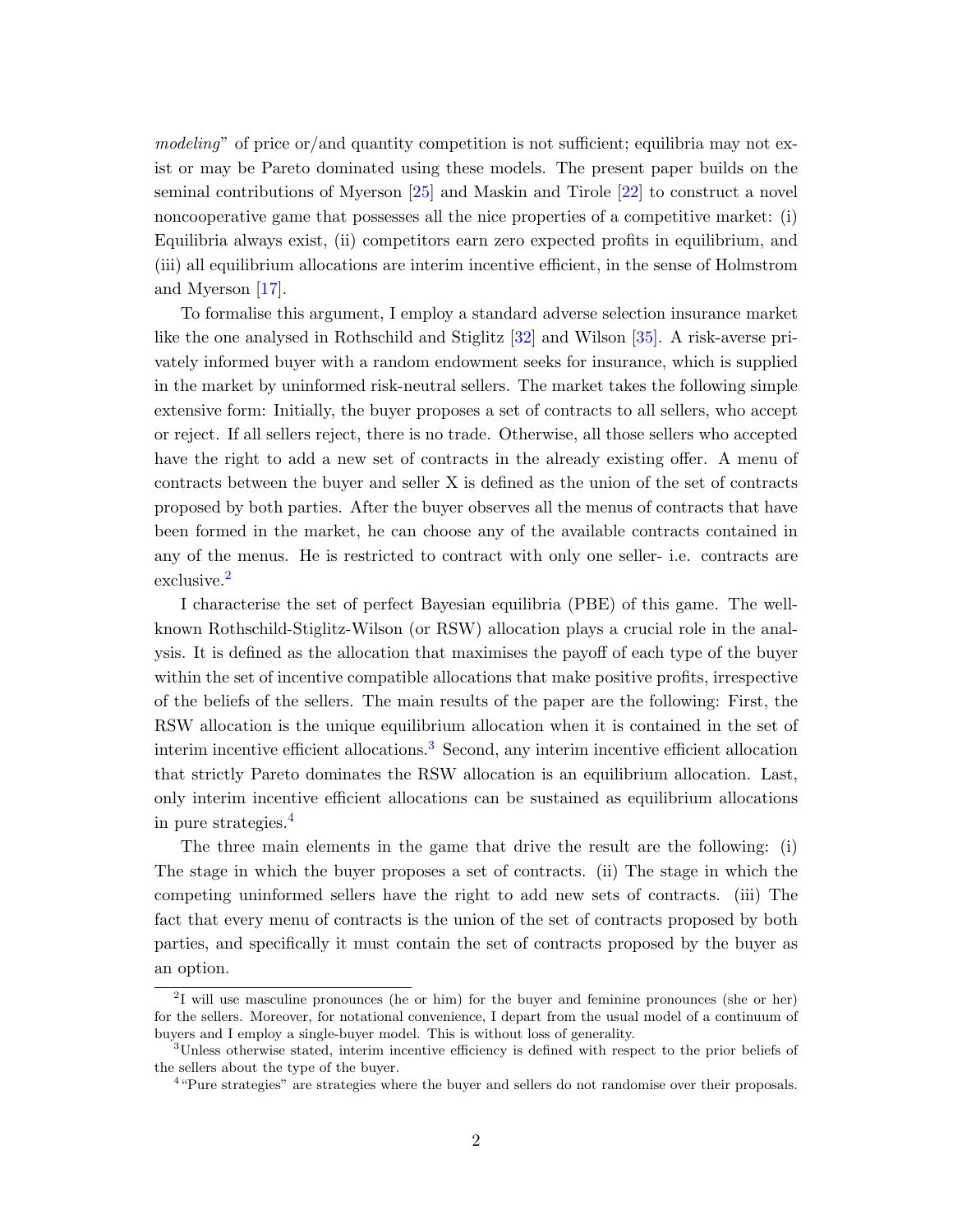To begin with, following Maskin and Tirole [\[22\]](#page-20-0), by allowing the informed party to propose a set of contracts in the first stage, he can always guarantee his RSW allocation in any equilibrium. In fact, the RSW allocation is the unique equilibrium allocation, or a "strong solution" in the sense of Myerson [\[25\]](#page-21-2), when it is interim incentive efficient. Moreover, this stage along with the fact that every menu of contracts must contain the set of contracts proposed by both the buyer and any seller is important for the existence of equilibria. I show that any interim incentive efficient allocation that Pareto dominates the RSW allocation is an equilibrium allocation and corresponds to a "neutral *optimum*" in the sense of Myerson  $[25]$  $[25]$  $[25]$ <sup>5</sup>. The intuition behind this result is as follows: Assume that in equilibrium, every type proposes the same set of contracts that consists of an interim incentive efficient allocation, and contracts with seller X. In case some other seller Y proposes any other set of contracts, then according to the equilibrium strategies, all types contract with seller Y. Note that all types are as well off as they are by contracting with seller X, because every menu of contracts must include the set of contracts proposed by the buyer. In this case, given that the proposal made by the buyer was interim incentive efficient, any possible "cream-skimming" offer attracts all types and must therefore be loss-making. For an appropriate set of off-the-equilibrium path beliefs, no type has an incentive to deviate either and therefore any interim incentive efficient allocation that strictly Pareto dominates the RSW allocation can always be sustained in equilibrium.

Lastly, The stage in which the uninformed sellers can add contracts in the already existing set of contracts proposed by the buyer is used to exploit Bertrand-type competition among sellers and eliminate profits and allocations that are not incentive efficient. Indeed, as I show, competition any equilibrium allocation must be interim incentive efficient.

Related Literature. My work is related to several strands in the literature. To begin with, the seminal paper on competitive screening markets with adverse selection is Rothschild and Stiglitz [\[32\]](#page-21-1). They analyse an insurance market with adverse selection and show that for some parameter values a "competitive" equilibrium fails to exist. Wilson [\[35\]](#page-21-3) and Riley [\[30\]](#page-21-4) place restrictions on the set of possible contracts insurance firms can offer and show that an equilibrium always exists. Miyazaki [\[24\]](#page-21-5) extends the idea of Wilson [\[35\]](#page-21-3) to a model where insurance firms can offer menus of contracts (instead of single contracts) and proves that an equilibrium always exists and the equilibrium allocation is always constrained efficient. From those two authors, this allocation is often called the Miyazaki-Wilson (or MW) allocation. Hellwig [\[16\]](#page-20-2) provides a game-theoretic foundation for the idea of Wilson [\[35\]](#page-21-3). Along with the equilibrium allocation of Wil-

<span id="page-2-0"></span> $5$ The RSW allocation is itself a neutral optimum if it is contained in the set of interim efficient allocations.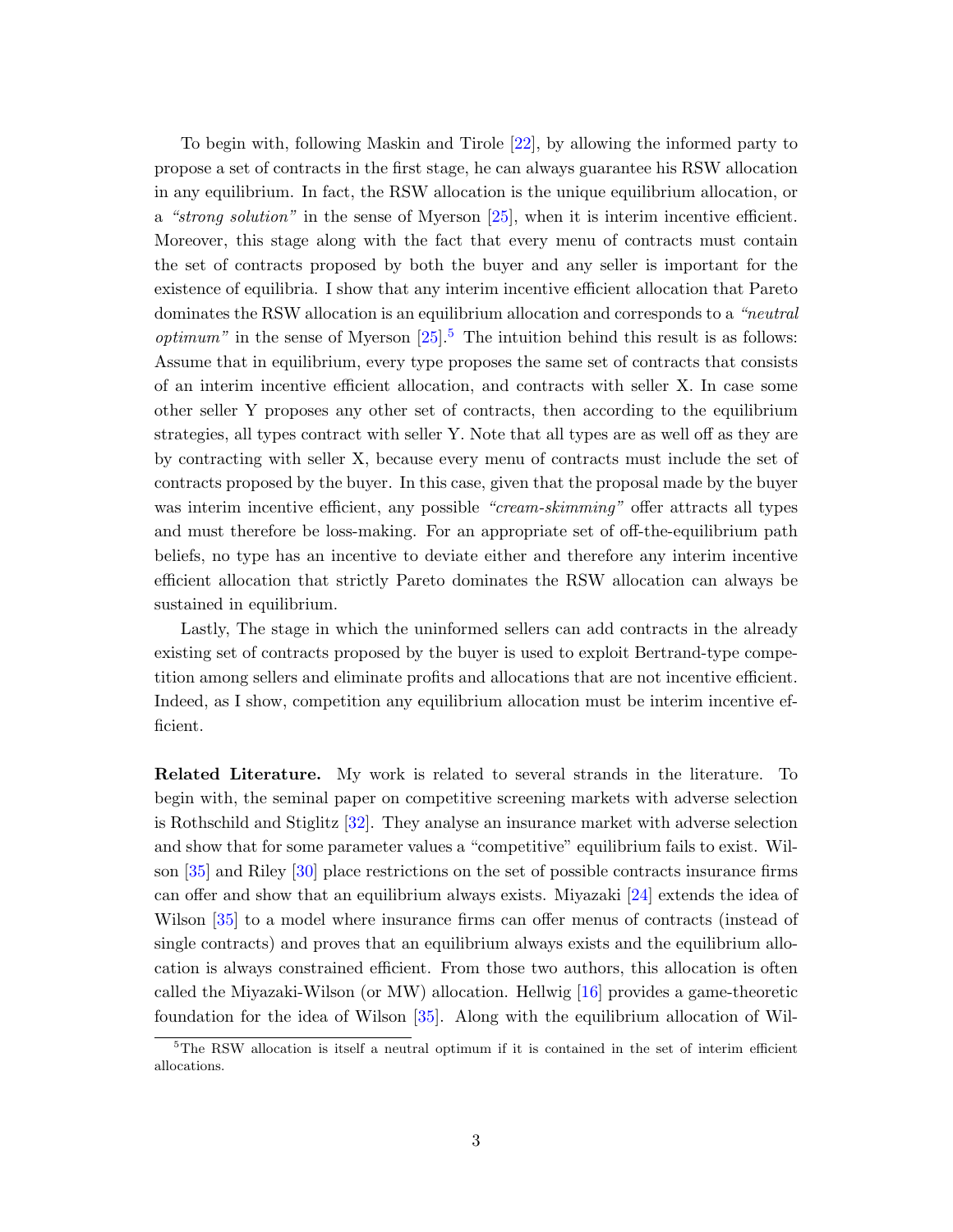son  $[35]$ , he shows that there is a continuum of other equilibrium allocations.<sup>[6](#page-3-0)</sup> Engers and Fernadez [\[11\]](#page-20-3) also propose a game with an infinite number of moves to provide foundations for Riley's equilibrium allocation. Similarly to Hellwig [\[16\]](#page-20-2), a continuum of other allocations can be supported as equilbria. Another strand in the literature that analyses the existence of mixed strategy equilibria in the elementary Bertrand game of Rothschild and Stiglitz [\[32\]](#page-21-1) is Rosenthal and Weiss [\[31\]](#page-21-6), and Dasgupta and Maskin [\[7,](#page-19-1) [8\]](#page-20-4).

Netzer and Scheuer [\[26\]](#page-21-7) propose the following three-stage game: In the first stage, insurance firms offer menus of contracts. In the second stage, each firm decides either to stay in the market, or become inactive, in which case it must pay an exogenouslygiven withdrawal cost. In the last stage, insurees select from the set of contracts offered by all active firms. Depending on the value of the withdrawal cost, there may be an equilibrium, where the equilibrium allocation coincides with the MW, or not. Mimra and Wambach [\[23\]](#page-21-8) examine a game in which in the first stage insurance firms offer menus of contracts and there is an infinite number of rounds in the second stage in which each firm can withdraw contracts out of those it has proposed. Insurees choose from the set of contracts that have not been withdrawn after the end of this process. Without further restrictions, the equilibrium set of this game contains every incentive compatible and positive profit allocation. If, however, there are firms ready to enter the market after all incumbent firms have made their moves, the equilibrium allocation coincides with MW. Diasakos and Koufopoulos [\[9\]](#page-20-5) adopt a similar approach to Hellwig [\[16\]](#page-20-2) but introduce endogenous commitment in the first stage. It is claimed that the MW allocation is the unique equilibrium of the game. However, neither the action/strategy space nor the contract space are well-defined in this paper.

Asheim and Nilssen [\[2\]](#page-19-2), Faynzilberg [\[12\]](#page-20-6) and Picard [\[27\]](#page-21-9) also examine different games and show that the equilibrium allocation coincides with MW. For instance, in Asheim and Nilssen [\[2\]](#page-19-2) it is possible for insurance firms to renegotiate the contracts they have signed with their customers, imposing the constraint that they can not discriminate among the different types in the renegotiation stage. Faynzilberg [\[12\]](#page-20-6) examines a model in which insurance firms can become insolvent, which introduces an externality between agents in a contract. Picard [\[27\]](#page-21-9) examines a similar externality model in which insurance firms can offer "participating contracts" such that any insuree who signs a contract needs to "participate" in the profits of the firm who offered it. It seems that these models significantly depart from the original formulation of Rothschild and Stiglitz [\[32\]](#page-21-1) by imposing hardly justifiable theoretical assumptions. Moreover, apart from Picard [\[27\]](#page-21-9), all the above papers analyse the case of two types. In this paper, I analyse a more general environment with any finite number of types and states of nature, and the

<span id="page-3-0"></span> ${}^{6}$ The set of equilibria of Hellwig's game coincides with the set of equilibria of a signaling game in which the informed party moves first and can propose a unique contract that is accepted or rejected by some firm. See also Maskin and Tirole[\[22\]](#page-20-0) pp. 30.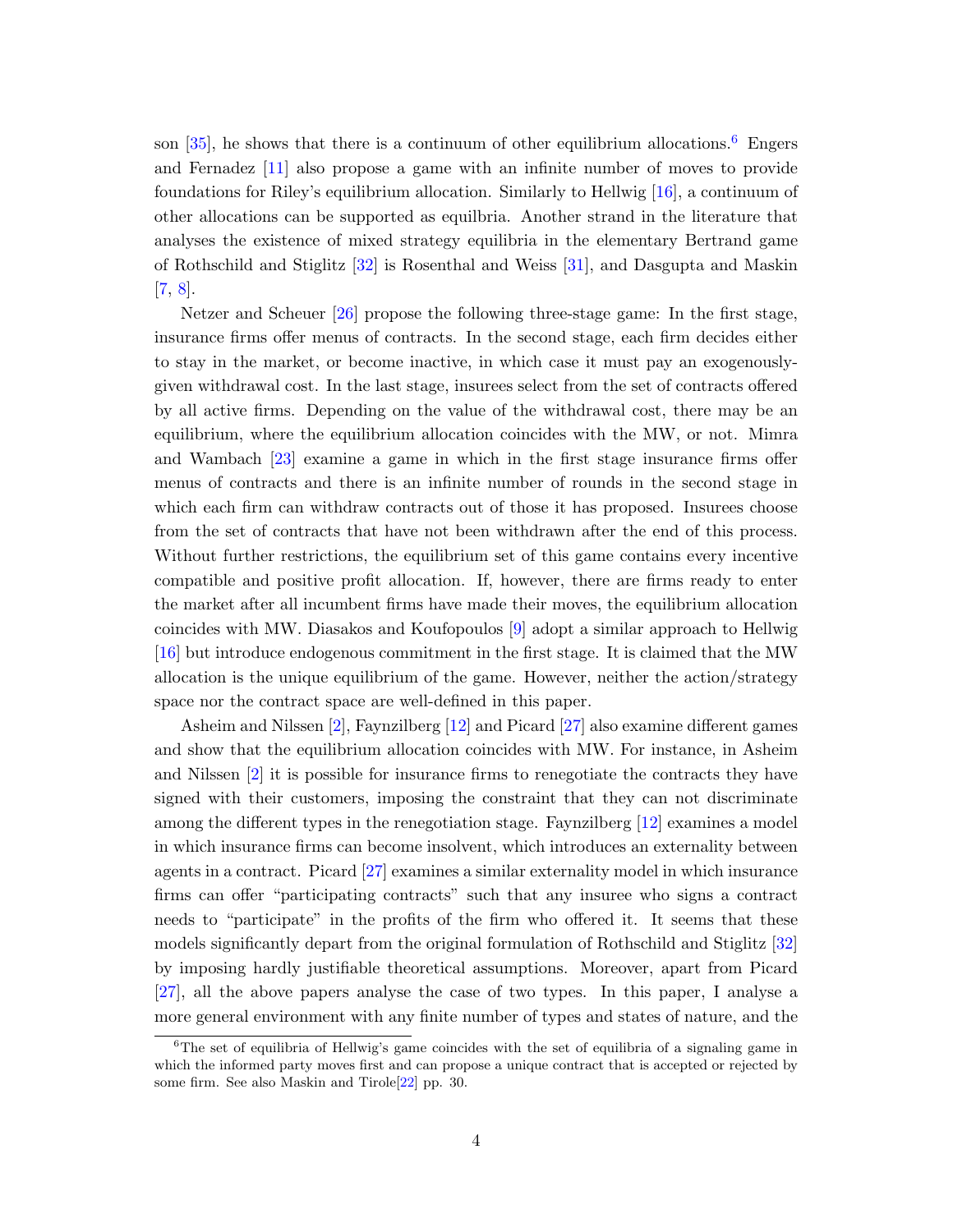assumptions imposed are easier to be justified. Moreover, the equilibrium set of this paper significantly differs from the equilibrium set of all the aforementioned papers.

The seminal papers on informed principal models are Spence [\[33\]](#page-21-0), Myerson [\[25\]](#page-21-2) and Maskin and Tirole [\[22\]](#page-20-0). Myerson [\[25\]](#page-21-2) examines a general environment in which a principal with private information designs a mechanism to coordinate his subordinates. The focus of the paper is on the development of a theory of inscrutable mechanism selection for the principal, and what axioms desirable mechanisms must satisfy. The principal's neutral optima are defined as the smallest possible set of "unblocked" mechanisms. Spence [\[33\]](#page-21-0) examines a labour market in which workers can acquire costly education before applying for jobs. He shows that a continuum of equilibria exist most of them Pareto dominated. This multiplicity of equilibria gave rise to an extensive literature examining possible equilibrium refinements. These refinements tried to put restrictions on the off-the-equilibrium path beliefs that are used to support undesirable equilibria. Among others, the most i well-known refinements are Kohlberg and Mertens [\[19\]](#page-20-7), Cho and Kreps [\[5\]](#page-19-3) and Banks and Sobel [\[3\]](#page-19-4). Maskin and Tirole [\[22\]](#page-20-0) analyse an informed principal environment with an extended set of contracts (or mechanisms). They consider a three stage game (proposal- acceptance/rejection- execution) and, similarly to this paper, they show that in any equilibrium of the game, the informed principal can guarantee his RSW allocation in contrast to Spence [\[33\]](#page-21-0). Naturally, a wealth of other allocations that weakly Pareto dominate the RSW contract can be supported in equilibrium for some set of beliefs.

Lastly, this paper is also related to the literature in general equilibrium with adverse selection starting from Prescott and Townsend [\[29,](#page-21-10) [28\]](#page-21-11). Gale [\[13,](#page-20-8) [14,](#page-20-9) [15\]](#page-20-10), and Dubey and Geanakoplos [\[10\]](#page-20-11) explore different notions of competition to prove existence of equilibria, and propose refinements of beliefs to pin down the equilibrium set. Bisin and Gottardi [\[4\]](#page-19-5) also analyse a Walrasian market with adverse selection and introduce markets for property rights that agents can trade. They show that property rights help the implementation of constrained efficient allocations. Citanna and Siconolfi [\[6\]](#page-19-6) also provide a different notion of competition and prove, under mild restrictions, that for any finite number of types an equilibrium always exists and it is constrained efficient. In fact, their analysis is closely related to my paper, even though it is more general and it is applied to a Walrasian market.

In Section [2,](#page-5-0) I present the model. In Section [3,](#page-7-0) I provide some preliminary properties of interim incentive efficient allocations that prove to be important for the analysis. I also provide an algorithm to characterise the RSW allocation which plays an important role in this paper. In Section [4,](#page-9-0) I define the game- i.e. market structure, contract space and strategies of the players. Moreover, I give a definition of a perfect Bayesian equilibrium. In Section [5,](#page-11-0) the main results of the paper are presented. Lastly, in Section [6](#page-16-0) some extensions of the model are suggested.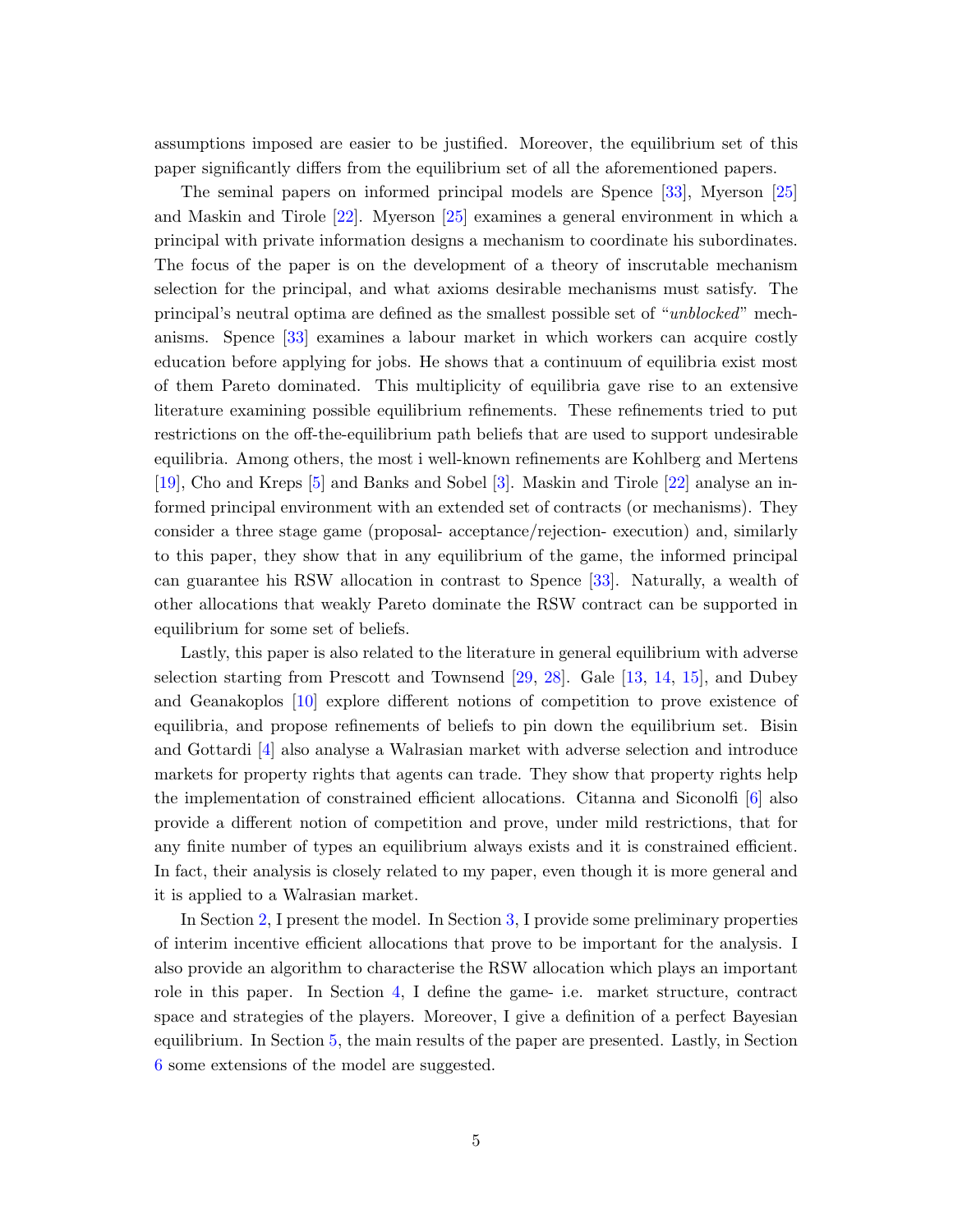# <span id="page-5-0"></span>2 The Model

There is a risk-averse buyer with a finite number of possible types  $t = 1, ..., T$ . There is a finite number of possible states  $\omega = 0, 1, ..., \Omega$ . The endowment of the buyer is risky and is denoted by  $e = (W - d_0, W - d_1, ..., W - d_\Omega)$ , where  $d_0 = 0$  and  $d_\omega > 0$ , for any  $\omega \geq 1$ . For simplicity, I assume that the endowment is type-invariant. Type t's objective probability distribution over the states is denoted by  $\theta^t = (\theta_0^t, ..., \theta_\Omega^t)$ . The type of the buyer is his private information. Assume that  $\sum_{\omega=0}^{\Omega} \theta_{\omega}^{s} d_{\omega} < \sum_{\omega=0}^{\Omega} \theta_{\omega}^{s'} d_{\omega}$ for any  $s > s'$ ; the expected endowment is increasing in the index of types. The prior beliefs about the type of the buyer are  $\lambda_0 = \{\lambda_0^t\}_{t=1}^T$ , with  $\sum_{t=1}^T \lambda_0^t = 1$ . Furthermore, I assume that the state of nature is perfectly observable and verifiable by a court of law. This is the minimum requirement for contracts to be enforceable. The von Neuman-Morgenstern utility index of all types is state- and type- independent and is represented by  $u : X \to \mathbb{R}$ , where u is continuous, strictly increasing and strictly concave.

Sellers are denoted by  $i \in N$ , where  $N \geq 2$  is also the number of sellers in the market. They are all risk-neutral, expected utility maximisers and they have enough wealth in order to provide insurance to the buyer if he wishes so. The number of sellers must be at least two for competition to exist.<sup>[7](#page-5-1)</sup> Denote as  $V^i$  the expected utility of seller i.

An insurance contract is denoted by  $\psi = (p, b_1, ..., b_\Omega) \in \mathbb{R}^{\Omega+1}_+$  with p denoting the premium paid and  $b_{\omega}$  the benefit received by the buyer in state  $\omega$ . The space of *feasible insurance contracts* is given by  $\Psi = \{(p, b_1, ..., b_{\Omega}) : 0 \leq p \leq \min\{W, W - d_{\omega} +$  $b_{\omega}$ ,  $b_{\omega} \geq 0$ ,  $\forall$   $\omega$ . The expected utility of type t from insurance contract  $\psi$  is given by:  $U^t(\psi) = \sum_{\omega=0}^{\Omega} \theta_{\omega}^t u(W - d_{\omega} - p + b_{\omega}).$  Denote the null contract by  $\psi_o = (0, ..., 0)$  and the status quo utility of type t as:  $\underline{U}^t = \sum_{\omega=0}^{\Omega} \theta_{\omega}^t u(W - d_{\omega})$ . The net expected profit (cost) of insurance contract  $\psi$  when taken up by type t is given by  $\pi^t(\psi) = p - \sum_{\omega=1}^{\Omega} \theta^t_{\omega} b_{\omega}$ . Denote by  $\Pi(\psi) = \sum_{t=1}^{T} \lambda_0^t \pi^t(\psi^t)$  the expected profit of allocation  $\psi$ .

SINGLE-CROSSING ASSUMPTION: Whenever  $\psi$ ,  $\psi'$  are such that  $U^s(\psi) \geq U^s(\psi')$ and  $U^{s+1}(\psi') > U^{s+1}(\psi)$ , then  $U^{s+h}(\psi') > U^{s+h}(\psi)$  and  $U^{s-h}(\psi) > U^{s-h}(\psi')$  for any  $h > 1$ .

In words, single crossing says that for any two contracts  $\psi$  and  $\psi'$ , if some type s weakly prefers  $\psi$  to  $\psi'$  and the immediate successor type  $s+1$  strictly prefers  $\psi'$  to  $\psi$ , then all types lower in the rank from type s strictly prefer  $\psi$  to  $\psi'$  and those types

<span id="page-5-1"></span><sup>&</sup>lt;sup>7</sup>The assumption of one buyer and many sellers is without loss of generality. Usually in this type of model, it is assumed that there is a continuum of informed parties (buyers). The reason I chose to analyse a single buyer model is that it greatly simplifies the notation and analysis and it is closer to the contract theory framework. The results would remain the same even if we assumed that there was a continuum of buyers and no aggregate uncertainty. In this model, insurance would be provided by sellers who could freely start operating insurance firms.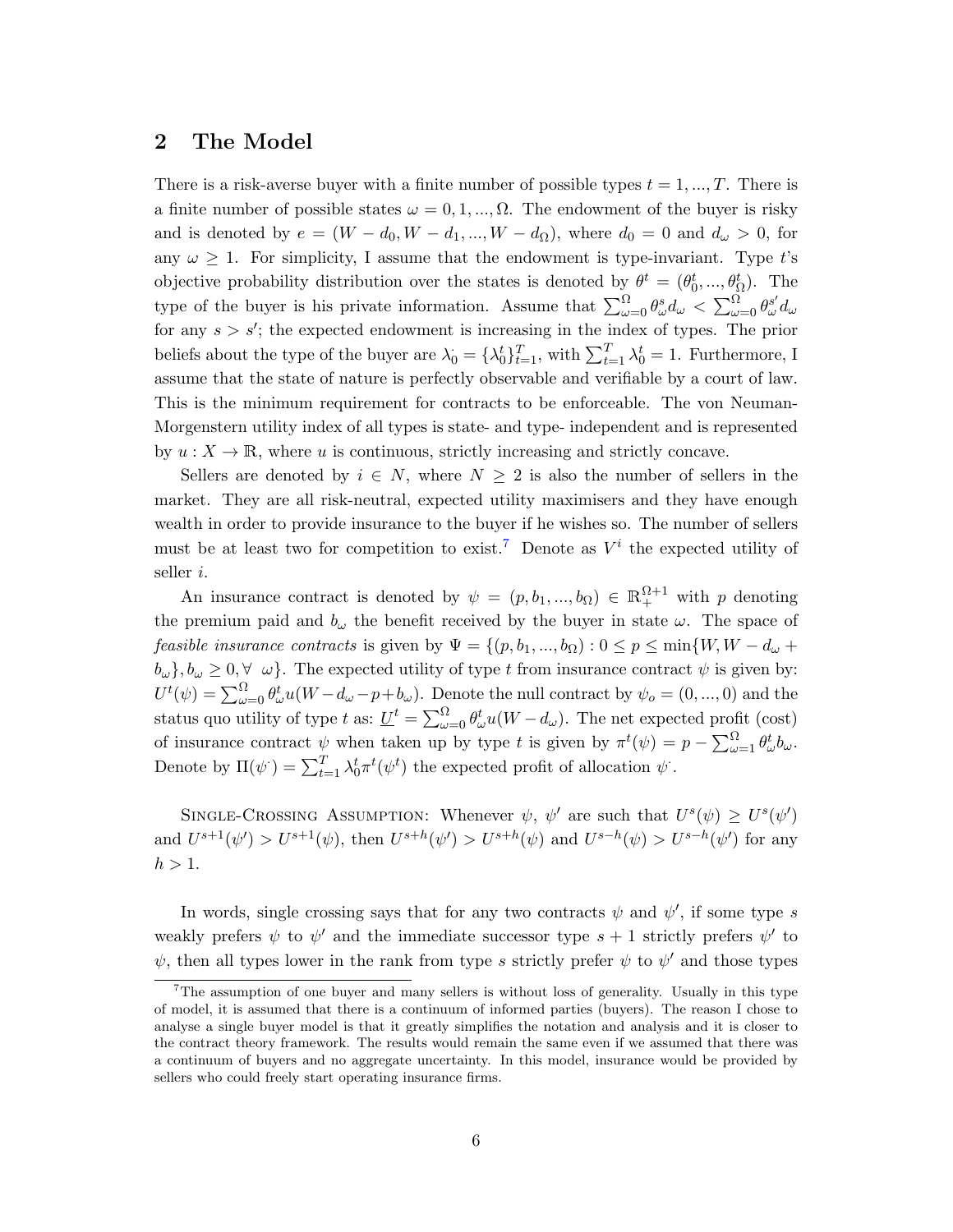higher in the rank from type  $s + 1$  strictly prefer  $\psi'$  and  $\psi$ . Note that when there are only two states of nature  $\Omega = 1$ , this condition is vacuously satisfied.



<span id="page-6-0"></span>Figure 1: A graphical illustration of Wilson's model for  $T = 2$ .

A special case of the model when  $\Omega = 1$  is known in the literature of competitive insurance markets with adverse selection as Wilson's model, from WIlson [\[35\]](#page-21-3). In this model, there are only two states  $\omega = 0, 1$  which can be interpreted as no accident and accident respectively. A graphical illustration of this model is provided in Figure [1.](#page-6-0) In this figure, the benefit is represented on the horizontal axis and the premium on the vertical axis. The indifference curve of type t is labeled by  $I<sup>t</sup>$ . In the figure, there are only two possible types. Although not depicted, the profit functions are upward straight lines. The zero-profit line for type t is the line with slope  $\theta_1^t$  passing through the origin. Because of the single-crossing property, the indifference curve of type  $t$  is always steeper than the one of type  $t + 1$  for any b. Utility increases as we move south-east and profit increases as we move north-west for all types. We can easily establish that all indifference curves are tangential to the zero-profit lines at the same point  $b^t = d$ (the point of full insurance), for all t with a higher premium for the high-risk types.<sup>[8](#page-6-1)</sup> This is because the utility indexes are type- and state- independent.

DEFINITION: An allocation  $\psi = {\psi^t}_{t=1}^T$  is a set of contracts one for each type of the buyer. Denote by  $\Psi \subseteq \mathbb{R}_+^{T \times (\Omega+1)}$  the set of all allocations.

DEFINITION: An allocation  $\psi = {\psi^t}_{t=1}^T$  is incentive compatible (IC) if and only if:  $U^s(\psi^s) \geq U^s(\psi^{s'})$ ,  $\forall s, s'$ . Denote by  $\Psi^{IC}$  the set of all incentive compatible allocations.

<span id="page-6-1"></span><sup>8</sup>For a detailed exposition of Wilson's model see Jehle and Reny [\[18\]](#page-20-12).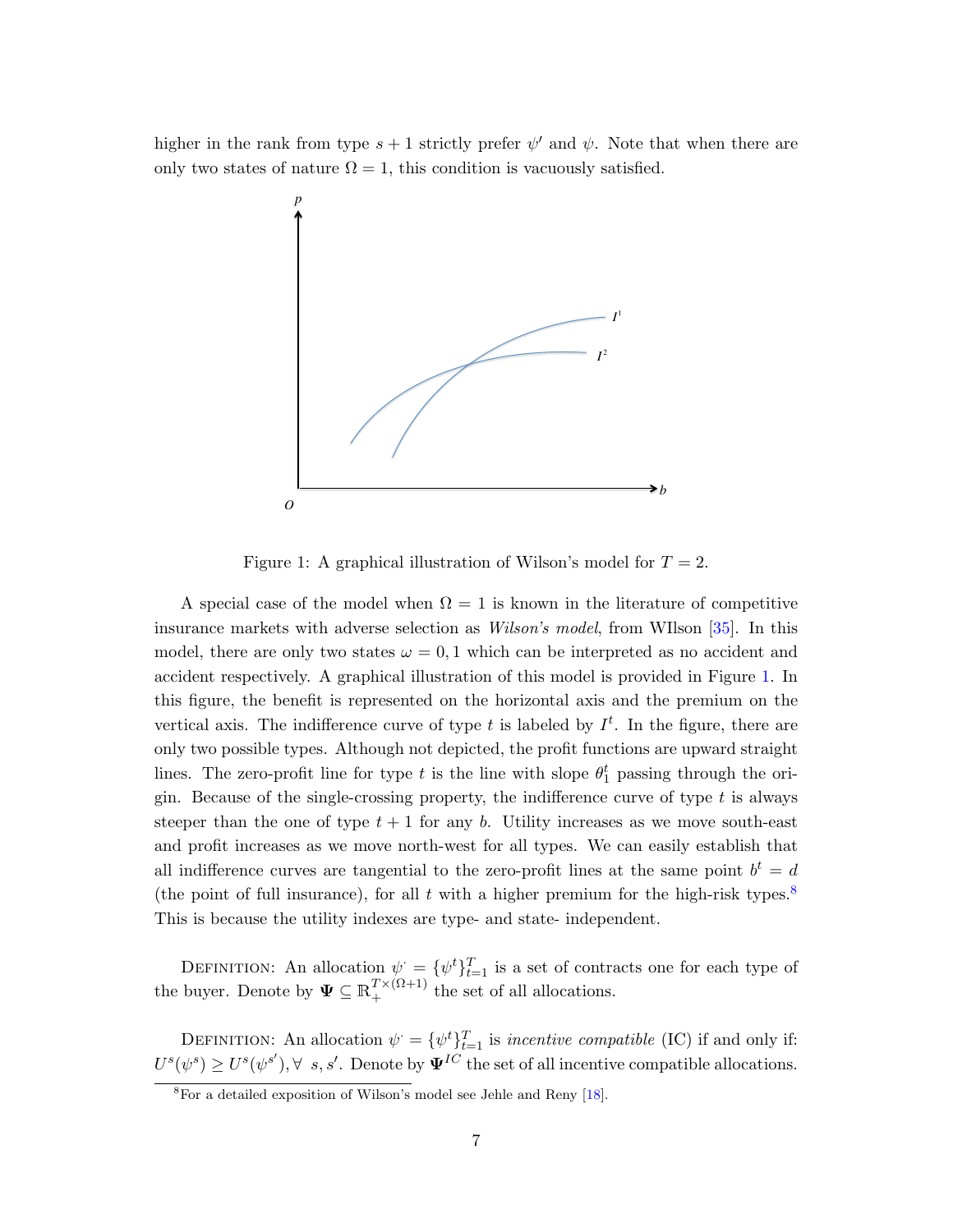DEFINITION: An allocation  $\psi = {\psi^t}_{t=1}^T$  is *interim individually rational* (IR) if and only if: (i)  $U^t(\psi^t) \geq \underline{U}^t$ ,  $\forall$   $t = 1, ..., T$ , and, (ii)  $\Pi(\psi^t) \geq 0$ . Denote the set of all incentive compatible and interim individually rational allocations as  $\Psi^{ICR}$ .

DEFINITION: An alocation  $\psi = {\psi^t}_{t=1}^T$  weakly Pareto dominates allocation  $\hat{\psi}$  =  $\{\hat{\psi}^t\}_{t=1}^T$  if  $U^t(\psi^t) \geq U^t(\hat{\psi}^t)$  for all  $t=1,...,T$  with the inequality being strict for at least one t. Strict Pareto dominance is defined by taking all inequalities to be strict.

DEFINITION: An allocation  $\psi = {\psi^t}_{t=1}^T$  is weakly (strongly) interim incentive effi-cient (IE), in the sense of Holmstrom and Myerson [\[17\]](#page-20-1), if and only if  $\psi \in \Psi^{ICR}$ , and there exists no other  $\tilde{\psi} = {\{\tilde{\psi}^t\}}_{t=1}^T \in \Psi^{ICR}$  that strictly (weakly) Pareto dominates  $\psi$ .

Note that interim efficiency is defined with respect to the buyer's payoff and the prior beliefs of the sellers. In fact, a IE allocation maximises the welfare of all types of the buyer guaranteeing at the same time that no seller is worse off than not participating in any transaction with the buyer. The efficiency concept demands only that allocations are individually rational on average and not necessarily ex post individually rational.

It is a well-known result in this type of economies (with type independent utility indexes) that the sets of weak and strong interim incentive efficient allocations coincide; all weak interim incentive efficient allocations are also strong.<sup>[9](#page-7-1)</sup> Therefore, denote as  $\Psi^{IE}$  the set of strongly interim efficient allocations. Evidently,  $\Psi^{IE} \subseteq \Psi^{ICR}$ .

# <span id="page-7-0"></span>3 Preliminary Properties

In this section, I provide some preliminary properties of the set of interim incentive efficient allocations that will prove useful in the analysis of the equilibria of the game. A special case of the model is the Rothschild and Stiglitz [\[32\]](#page-21-1) model, where  $T = 2$  and  $\Omega = 1$ . Type 1 is the high-risk type and type 2 is the low-risk type. To better illustrate the argument, I will often employ this special case. Figure [2](#page-8-0) provides a graphical illustration of the Rothschild and Stiglitz [\[32\]](#page-21-1) model. In the same figure, we can also see the well-known Rothschild and Stiglitz [\[32\]](#page-21-1) allocation, often called the Rothschild and Stiglitz [\[32\]](#page-21-1) equilibrium. A generalisation of the Rothschild and Stiglitz [\[32\]](#page-21-1) allocation will be called from now on the RSW allocation; an acronym for Rothschild-Stiglitz-Wilson.

DEFINITION: The RSW allocation is denoted as  $\psi_{RSW}$  and can be derived by solving

<span id="page-7-1"></span> ${}^{9}$ See Citanna and Siconolfi [\[6\]](#page-19-6) for a discussion.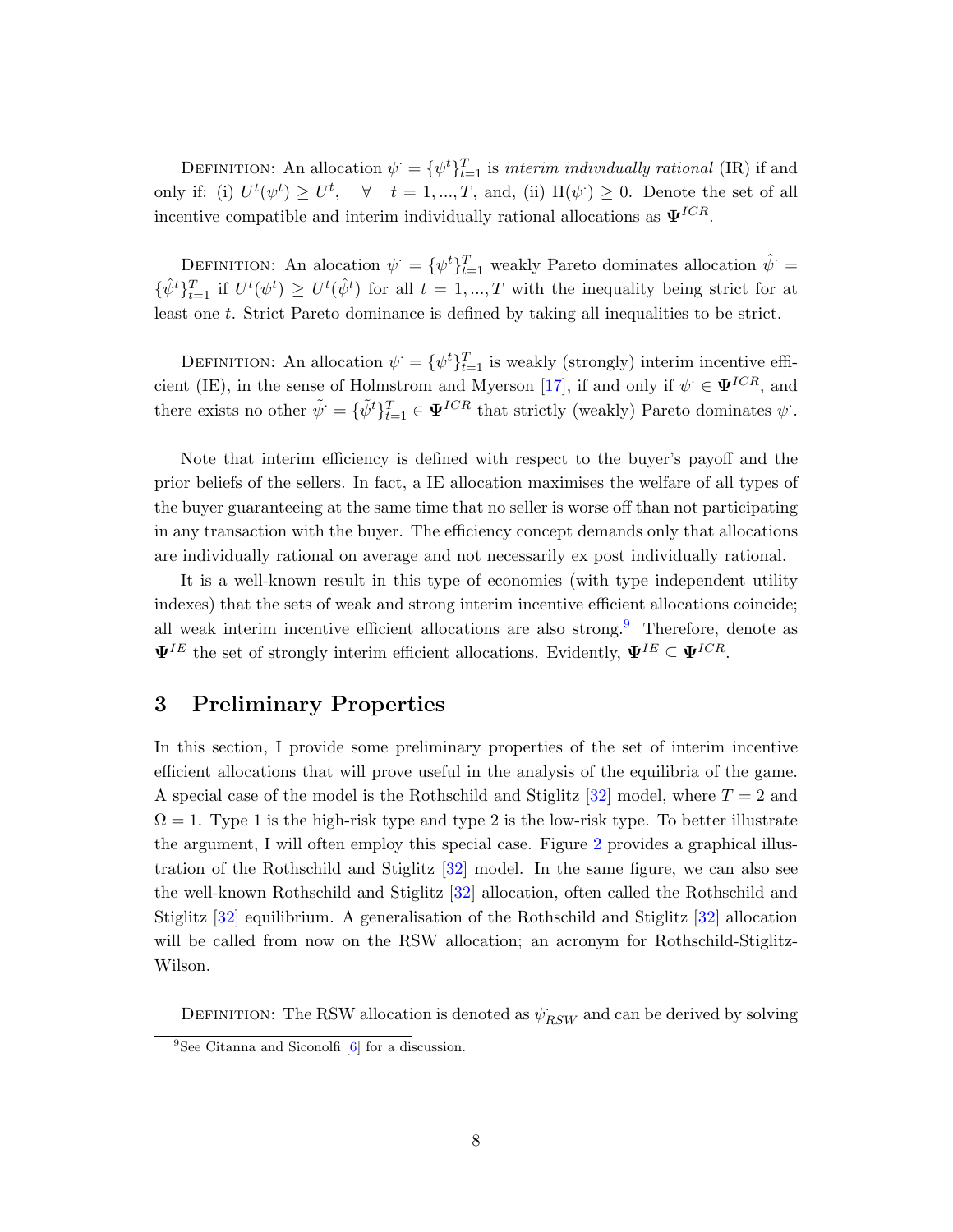the following lexicographic maximisation program which I call Program RSW:

$$
\begin{aligned}\n\text{Lex } \max_{\psi^1, \dots, \psi^T} & (U^1(\psi^1), \dots, U^T(\psi^T)) \\
& U^s(\psi^s) \ge U^s(\psi^{s'}) \quad \text{for all} \quad s, s' \\
& \pi^t(\psi^t) \ge 0, \quad \text{for all} \quad t = 1, \dots, T\n\end{aligned}
$$



<span id="page-8-0"></span>Figure 2: The RSW allocation for the special case of  $T = 2$  and  $\Omega = 1$ .

Denote as  $\psi^t_{RSW}$  the RSW insurance contract of type t. In the optimisation program, the constraint set is a closed subset of a compact set and therefore is compact. Note that the order of types in the lexicographic maximisation program is irrelevant. All that matters is that the utility of every type is maximised inside the feasible set.

The RSW allocation plays a significant role in this paper as well as in any competitive market with adverse selection. This is because it is the only incentive compatible allocation that maximises the utility of all types and it is also ex post individually rational. In the spirit of Myerson [\[25\]](#page-21-2), the RSW allocation is a "safe" or incentive compatible "type-by-type" allocation (or mechanism). A safe mechanism is one which would be incentive compatible even if the sellers knew the type of the buyer. In Maskin and Tirole [\[22\]](#page-20-0), the RSW is the only allocation that all types of the buyer can guarantee in any equilibrium.

Many of the proofs will be based on the following important property of IC allocations.

<span id="page-8-1"></span>**Lemma 3.1.** For every  $\psi \in \Psi^{ICR}$  and  $\varepsilon > 0$ , there exists  $\tilde{\psi} \in \Psi^{ICR}$  that strictly Pareto dominates  $\psi$  and  $\Pi(\tilde{\psi}) = \Pi(\psi) - \varepsilon$ .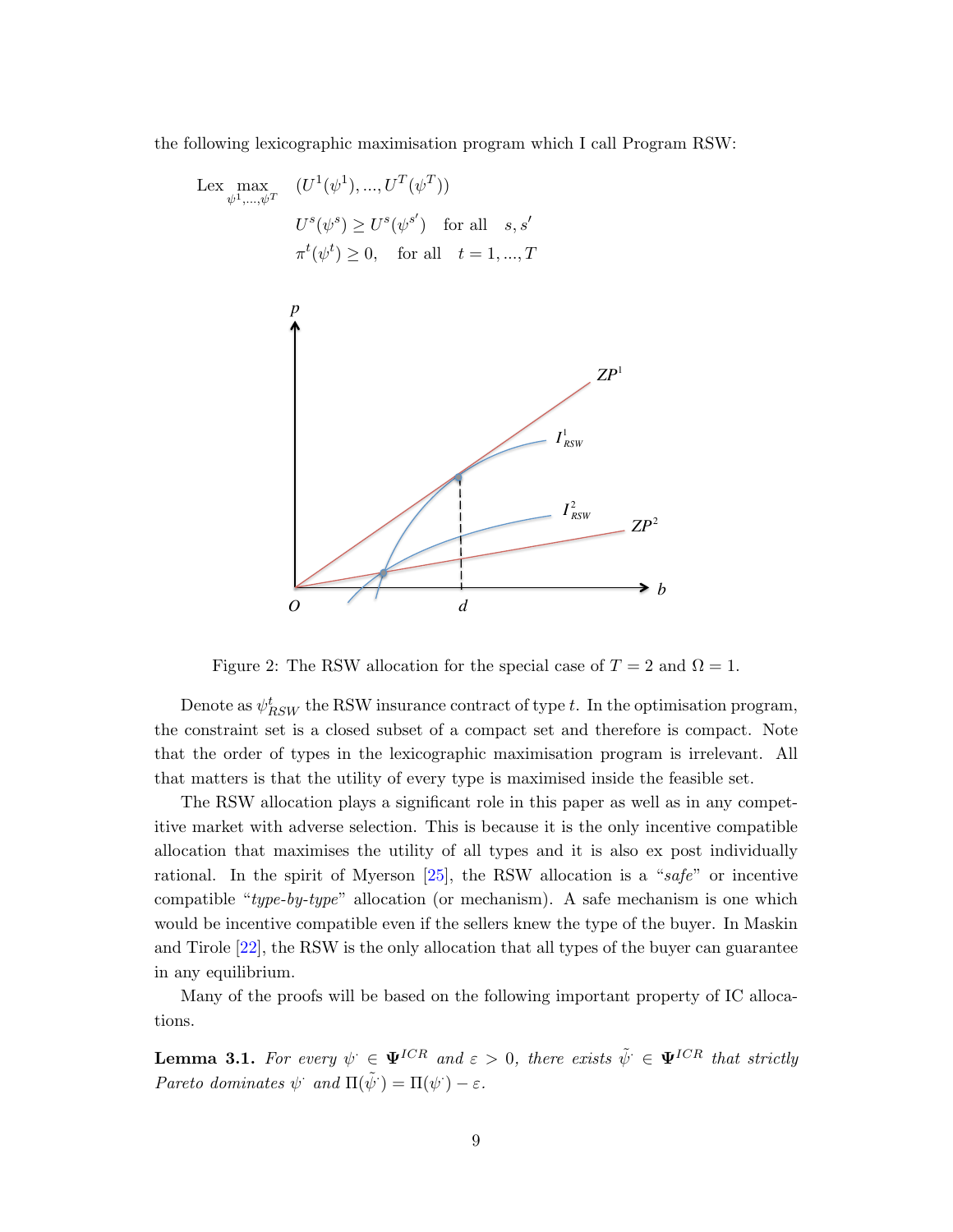PROOF: Take allocation  $\psi \in \Psi^{IC}$  with  $\psi^t = (p^t, b_1^t, ..., b_{\Omega}^T)$ , for all  $t = 1, ..., T$  and let  $\Pi(\psi)$  be the profit. For any  $\varepsilon^t > 0$ , for any  $t = 1, ..., T$  define  $\tilde{\psi}^t = (p^t - \varepsilon^t, b_1^t, ..., b_{\Omega}^T)$ . Because only local incentive constraints bind (single-crossing), and the continuity and strict monotonicity of the utility functions, we can always find  $\varepsilon^1, ..., \varepsilon^T$  arbitrarily small which define  $\tilde{\psi} = (\tilde{\psi}^1, ..., \tilde{\psi}^T)$  such that  $\tilde{\psi} \in \mathbf{\Psi}^{IC}$  and  $\Pi(\tilde{\psi}^r) = \sum_{t=1}^T \lambda_0^t \pi^t(\tilde{\psi}^t) =$  $\sum_{t=1}^{T} \lambda_0^t \pi^t(\psi^t) - \sum_{t=1}^{T} \lambda_0^t \varepsilon^t = \Pi(\tilde{\psi}^t) - \sum_{t=1}^{T} \lambda_0^t \varepsilon^t$ . By defining  $\varepsilon \equiv \sum_{t=1}^{T} \lambda_0^t \varepsilon^t$  we obtain the result. Q.E.D.

If we recall the definition of IE allocations, it is not hard to see that, under singlecrossing, risk-neutrality of the sellers, and Lemma [3.1,](#page-8-1) every such allocation must be zero profit.

<span id="page-9-2"></span>**Lemma 3.2.** Every  $\psi \in \Psi^{IE}$  is such that  $\Pi(\psi) = 0$ .

PROOF: Assume that there exists some  $\psi \in \Psi^{IE}$ , with  $\psi^t = (p^t, b_1^t, ..., b_\Omega^t)$ , for all  $t = 1, ..., T$ , such that  $\Pi(\psi) > 0$ . From Lemma [3.1,](#page-8-1) there exists  $\varepsilon > 0$  arbitrarily small and  $\tilde{\psi} \in \mathbf{\Psi}^{IC}$  such that  $\Pi(\tilde{\psi}) = \Pi(\psi) - \varepsilon > 0$ . Therefore,  $\tilde{\psi} \in \mathbf{\Psi}^{ICR}$ . However,  $\tilde{\psi}$  is such that  $\tilde{\psi}^t = (p^t - \varepsilon^t(\varepsilon^T), b_1^t, ..., b_{\Omega}^t)$ , for all  $t = 1, ..., T$ , which means that the utility of all types is higher under  $\tilde{\psi}$  or  $U^t(\tilde{\psi}^t) > U^t(\psi^t)$  contradicting that  $\psi \in \mathbf{\Psi}^{IE}$ . Q.E.D.

# <span id="page-9-0"></span>4 The Game

In this section, I describe the interaction of economic agents in the market. I specify a noncooperative game- i.e. a market mechanism- in which all economic participants meet and exchange contracts. The most important element is that all agents act competitively.

In the market, Nature moves first and decides the buyer's type. This is neither observable nor verifiable by any third party. Then, the buyer makes a first proposal to all sellers in the form of a set of a finite number of contracts.[10](#page-9-1) Denote the set of contracts proposed by the buyer as  $\mu_b$ . After the buyer's proposal, each one of the sellers decides whether to participate in the game or not (accept or reject the proposal). Any seller who decides to participate can propose a new set of a finite number of contracts. Denote the set of contracts proposed by seller i as  $\mu_i$ . A menu of contracts between the buyer and some seller  $i$  is defined as the union of the proposals of the set of contracts from the buyer and seller *i*. Denote such a menu as  $m^i = (\mu_i, \mu_b)$ . The buyer has access to any menu traded in the market. Note that one of the most important features of the game is that every menu of contracts between the buyer and seller  $i$  must always include as options both the buyer's as well as the seller's proposals. If any of the sellers

<span id="page-9-1"></span><sup>&</sup>lt;sup>10</sup>For technical reasons any set of contracts can only contain a finite number of contracts. This is without loss of generality.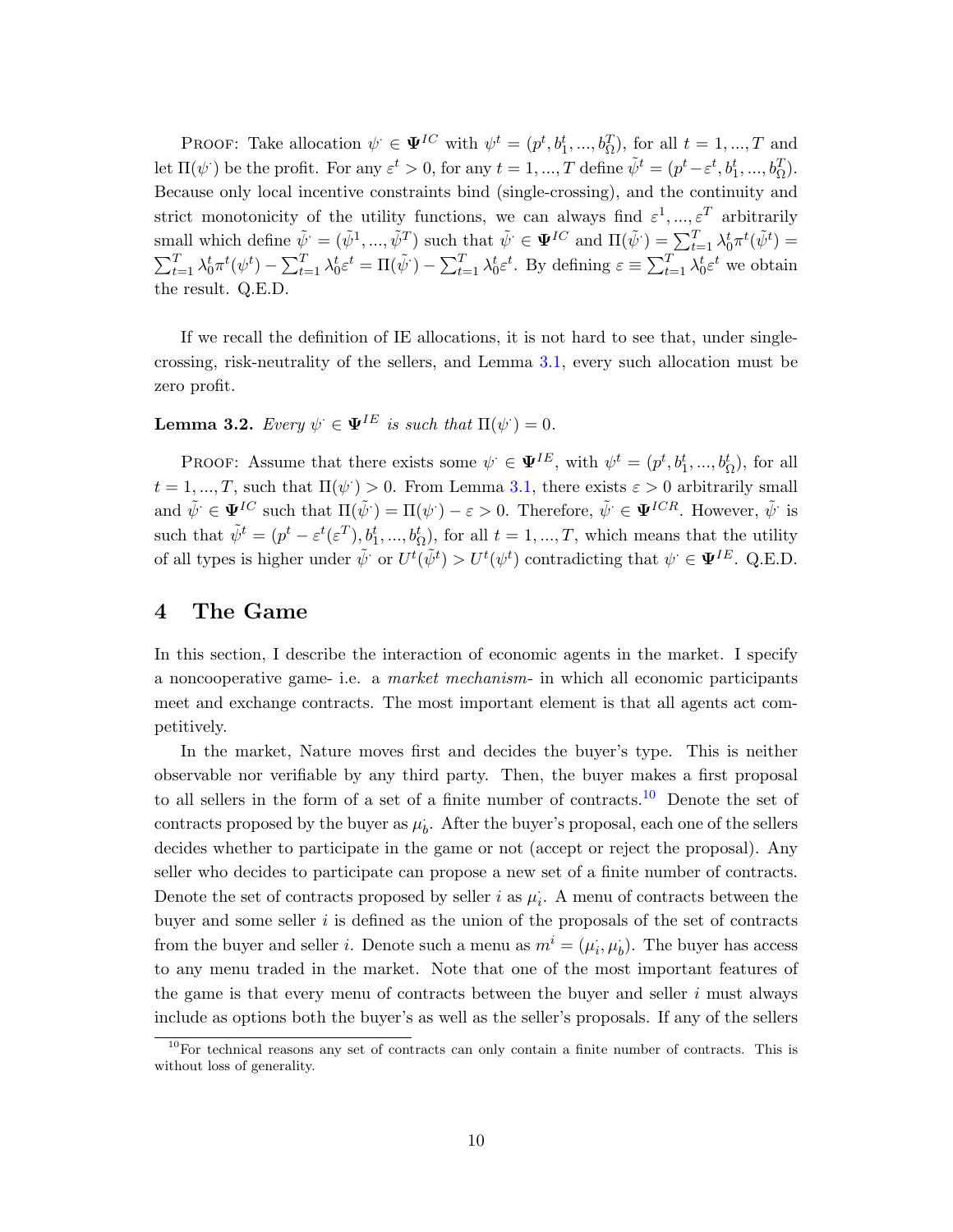decides not to participate, then she cannot make any proposal and she is excluded from the game irreversibly.

An allocation can be formed by combining contracts from all (or some) menus of contracts in the market or out of a single menu. Naturally, every equilibrium allocation must be incentive compatible. The buyer can sign only one contract with only one seller. This is one of the most common and most important assumptions used in this literature. Relaxing this assumption leads to common agency problems. See Martimort [\[20\]](#page-20-13) and Stole [\[34\]](#page-21-12). Denote the "winning" seller- i.e. the seller who contracts with the buyer- by  $i^*$ .

To formally describe the timing of events, the market is formulated as an extensive form game, denoted as  $\Gamma^e$ . To simplify notation, denote as  $a_k^j$  $\frac{j}{k}, \; j \; = \; \{N, b, i\}, \; k \; =$  $0, 1, 2, 3, 4$ , an action from nature, the buyer, or seller i in stage k:

Stage 0: Nature decides the type of the buyer:  $a_0^N \in \{1, ..., T\}$ .

Stage 1: The buyer proposes a set of contracts  $a_1^b = \mu_b^b$ .

Stage 2: Each seller  $i \in \mathbb{N}$  accepts or rejects the proposal of the buyer,  $a_2^i = \{1, 0\}$ , for all  $i \in \mathbb{N}$ .  $\dot{N} = \{$ set of sellers who accepted}. If  $\dot{N} = \{\emptyset\}$ , the game ends with payoffs  $V^i = 0$ , for each  $i \in \mathbb{N}$  and  $\underline{U}^t$  for type  $t = 1, ..., T$ . If  $\dot{N} \neq {\emptyset}$ , the game moves to Stage 3. For each  $i \notin \dot{N}$ ,  $V^i = 0$ .

Stage 3: Each seller  $i \in \mathring{N}$  proposes a new set of contracts  $a_3^i = \mu_i$ . A menu of contracts between the buyer and some seller  $i$  is formed by taking the union of the proposals of the set of contracts proposed by the buyer and seller i. Denote such a menu as  $m^i = (\mu_i, \mu_b)$ .

Stage 4: The buyer signs one of the available contracts  $a_4^b \in \bigcup_{i \in \tilde{N}} m^i$ . If  $a_4^b = \psi^s$ , for some s, the game ends with payoffs  $U^t(\psi^s)$  for the buyer of type t,  $V^{i^*} = \pi^t(\psi^s)$  for seller  $i^*$ .

A strategy for the buyer is denoted by  $s^b$  and consists of a proposal of a set of contracts  $\mu_b$  in Stage 1 and, for any possible menu of contracts, a choice of a contract proposed by the sellers or a contract out of his proposed set of contracts in Stage 4. A strategy for seller i is denoted by  $s^i$  and, for any possible proposal of a set of contracts by the buyer, consists of a decision (accept/ reject) in Stage 2 and, a proposal of a new set of contracts in Stage 3 (conditional on acceptance). A mixed strategy is defined by taking probability measures over the set of pure strategies.

After Stage 1 each seller observes an action from the buyer. This action may disclose some information regarding the buyer's type. Therefore, all sellers revise their beliefs appropriately after the buyer's action. The common posterior beliefs of all sellers after Stage 1 are denoted as  $\lambda_1 = {\lambda_1^t}_{t=1}^T$ .

I will be interested in the perfect Bayesian equilibria of the overall game. Given the dynamic nature of the game and the fact that sellers take actions after observing a move from the buyer, this is a plausible assumption. A perfect Bayesian equilibrium is a vector of strategies for the buyer and all the sellers and a vector of beliefs at each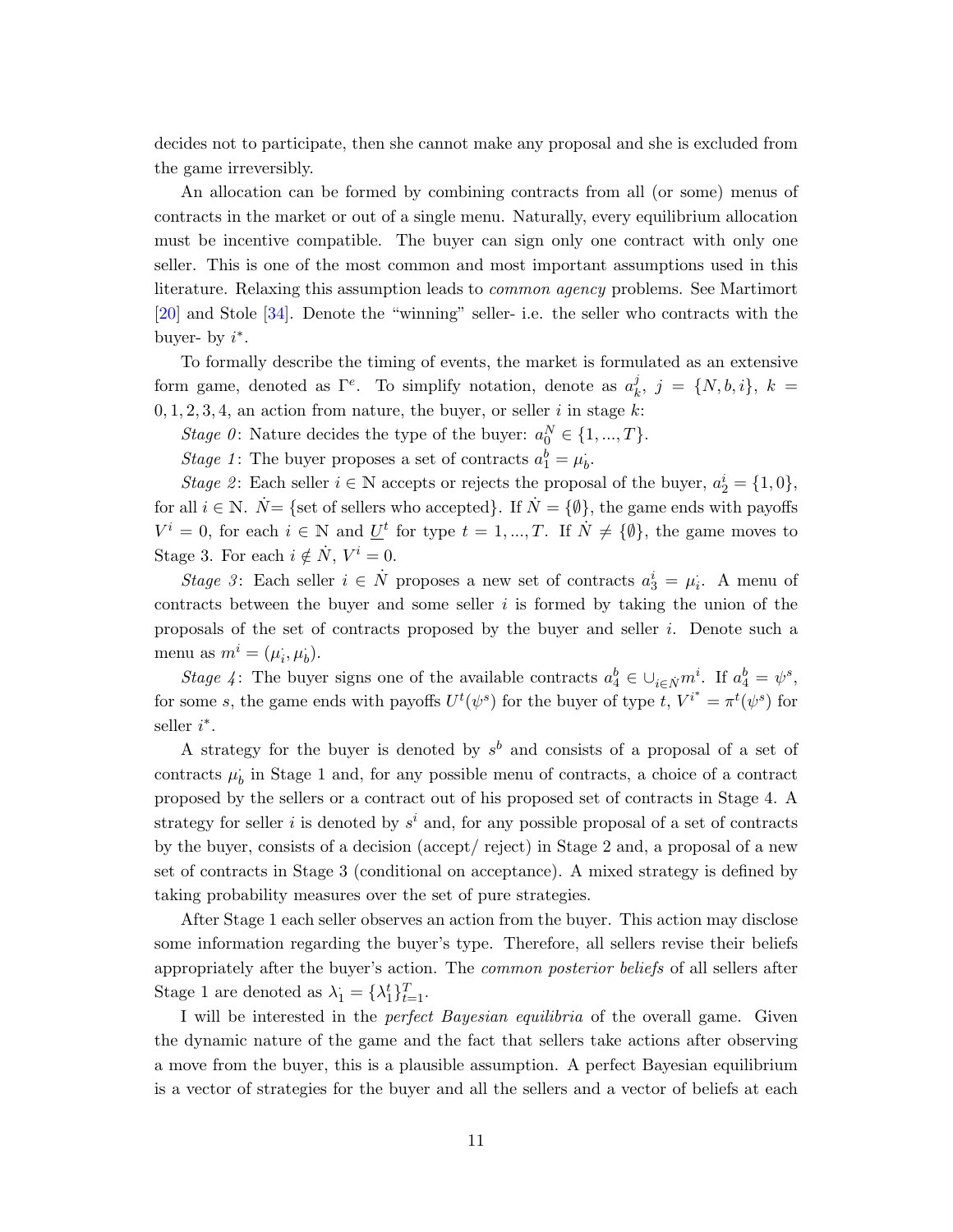information set such that (i) the strategies of the players are optimal at every node of the game tree (sequential rationality), (ii) interim beliefs about the type of the buyer are the same in nodes where he does not take an action and are derived by Bayes' rule from the strategies of the players (Bayesian updating).

# <span id="page-11-0"></span>5 Equilibria and their Properties

We can now turn our interest to the perfect Bayesian equilibria of game  $\Gamma^e$ . In Section [3,](#page-7-0) we characterised properties of allocations with no reference to any game or market mechanism. All the properties in Section [3](#page-7-0) hold even if there is central planning (a mechanism designer) collecting information and implementing allocations. In fact, the main goal of this paper is to examine the relationship between IE allocations and the set of equilibrium allocations for game  $\Gamma^e$ . We will only be interested in the set of pure strategy PBE refraining from examining strategies in which agents mix over pure strategies.

First, note that Game  $\Gamma^e$  has a strong signaling feature.<sup>[11](#page-11-1)</sup> This is because the informed party offers a set of contracts which may perhaps reveal some of his information to the uninformed parties. In fact, the game is an enriched "Informed Principal Game", in which the buyer is the informed principal and the sellers the subordinates. The difference from the usual informed principal model of Myerson [\[25\]](#page-21-2) and Maskin and Tirole [\[22\]](#page-20-0) is that the subordinates have the right to influence the mechanism with their offers. A significant observation is that Myerson's [\[25\]](#page-21-2) inscrutability principle holds in game  $\Gamma^e$ . According to this principle, the informed party (buyer) never needs to disclose his type with his proposal. The justification for this claim is that the buyer never needs to communicate any information to the sellers by his choice (of a mechanism), because he can always build such communication into the process of the mechanism itself. What it is meant by this is that for every possible equilibrium in which there is partial revelation of information- e.g. an equilibrium in which partitions of different types offer the same set of contracts- there is another equilibrium in which all types offer the same set of contracts and the equilibrium payoffs are equivalent.<sup>[12](#page-11-2)</sup> Therefore, there is no loss of

<span id="page-11-1"></span> $11$ In pure signaling games, there exist *pooling* equilibria, in which no information is transmitted from the informed to the uninformed parties, as well as *separating* equilibria in which all relevant information is transmitted. In these games however, interaction among the uninformed and the informed parties ends after the transmission of this information. Moreover, the mechanisms that are allowed to be traded in these models are very limited- e.g. in Spence [\[33\]](#page-21-0); every worker can propose only one contract. Our game differs from these models, because the uninformed parties have the right to make a proposal of contracts to the informed party and the informed party can offer richer mechanisms. Therefore, the set of equilibria has a different structure.

<span id="page-11-2"></span> $12$ Note that full revelation is never a possible equilibrium scenario. The intuition behind this result is the following: Assume (for simplicity) that there exists an equilibrium in which every different type makes a distinct proposal and his type is fully revealed. It must necessarily be (because of sequential rationality) that the proposal of any type must be utility maximising for this type (or incentive compatible). In other words no type must have an incentive to propose something that some other type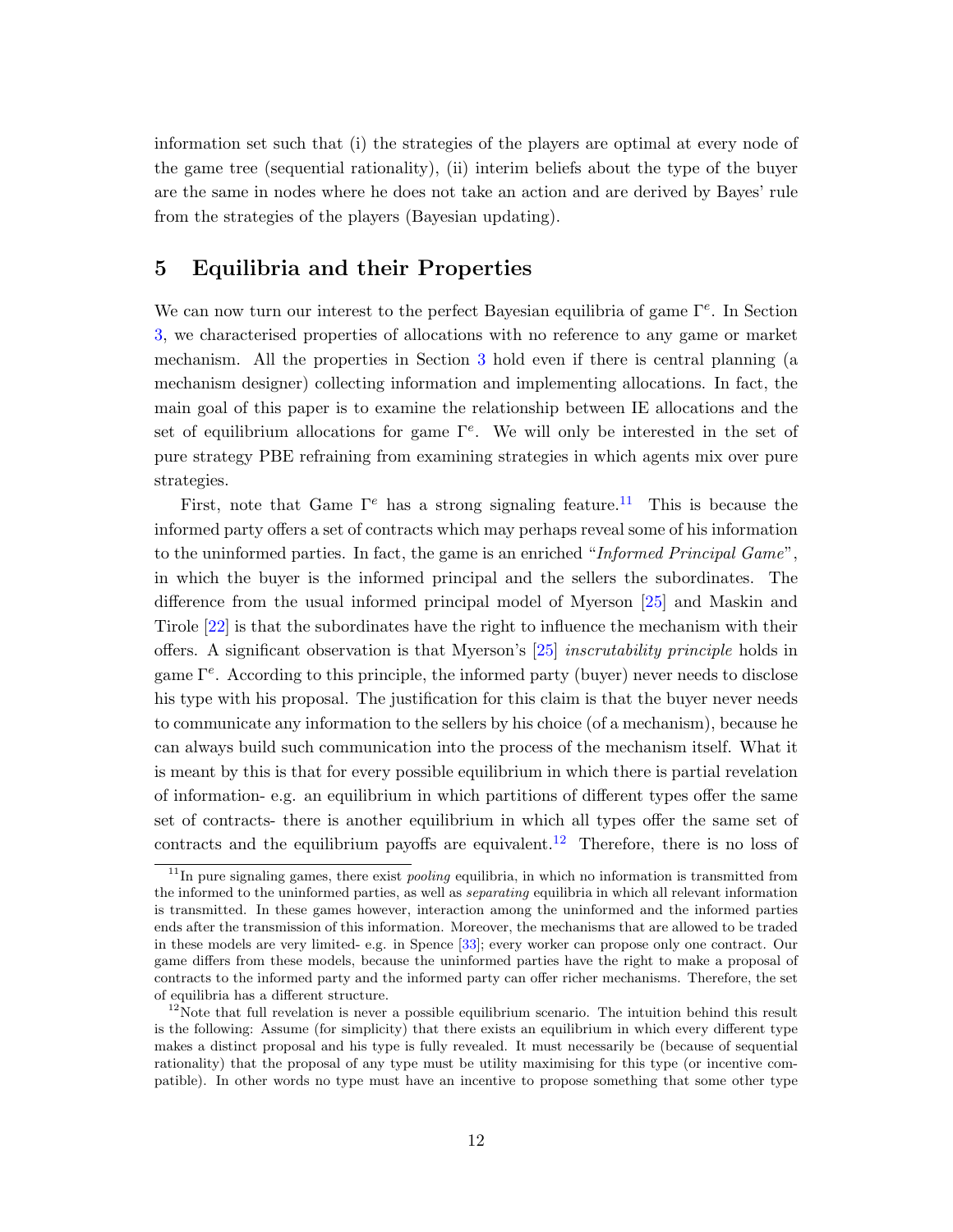generality in assuming that the sellers make their proposals without having updated their beliefs about the type of the buyer. In other words, there is no loss of generality to assume that  $\lambda_1 \equiv \lambda_0$  in any equilibrium. The first result of the paper is stated as follows:

# <span id="page-12-0"></span>**Proposition 5.1.** If  $\hat{\psi}$  is an equilibrium allocation of game  $\Gamma^e$ , then  $\Pi(\hat{\psi}) = 0$ .

PROOF: It is trivial to see that there cannot exist a strictly negative profit equilibrium allocation. Assume therefore that there exists an equilibrium allocation  $\hat{\psi}$  such that  $\Pi(\hat{\psi}) > 0$ . Assume, for simplicity, that all sellers have accepted the offer of the buyer:  $\dot{N} \equiv N$ . One can easily prove that there exists at least one seller  $i' \in N$  such that  $\hat{V}^{i'} < \Pi(\hat{\psi})$ , where  $\hat{V}^{i'}$  is the equilibrium payoff of Seller i'. From Lemma [3.1,](#page-8-1) for any  $\varepsilon > 0$ , there exists  $\tilde{\psi}$  that strictly Pareto dominates  $\hat{\psi}$  and  $\Pi(\tilde{\psi}) = \Pi(\hat{\psi}) - \varepsilon > 0$ . Therefore, there exists  $\varepsilon'$  (arbitrarily small) such that  $\Pi(\tilde{\psi}) = \Pi(\hat{\psi}) - \varepsilon' > \hat{V}^{i'}$  which simply means that seller i' can increase his payoff by proposing  $\tilde{\mu}_{i'} = \tilde{\psi}$  such that a new menu  $\tilde{m}^{i'} = (\hat{\mu}_b, \tilde{\mu}_{i'})$  is formed. In this case, all types must contract with seller  $i'$ , given that  $\tilde{\psi}$  strictly Pareto dominates  $\hat{\psi}$ , otherwise the equilibrium fails to be sequentially rational- an immediate contradiction.  $i'$  makes strictly higher profits than when offering allocation  $\hat{\psi}$  which contradicts the thesis that  $\hat{\psi}$  is an equilibrium allocation. Q.E.D.

This result highlights the competitive identity of the game. Because of the presence of many competing sellers equilibria are compatible with the zero-profit condition (due to constant-returns-to-scale). The most important assumption guaranteeing this is Single-Crossing. This assumption allows sellers to "Bertrand compete" in order to eliminate any strictly positive profits if there exist. Note however that single-crossing is only a sufficient condition and not a necessary one.

The following result is one of the main results of the paper:

# <span id="page-12-1"></span>**Theorem 5.2.** If  $\hat{\psi}$  is an equilibrium allocation of game  $\Gamma^e$ , then  $\hat{\psi} \in \Psi^{IE}$ .

PROOF: Assume  $\hat{\psi} \notin \Psi^{IE}$  is an equilibrium allocation. From Proposition [5.1,](#page-12-0) we know that  $\Pi(\hat{\psi}) = 0$ . Assume, again for simplicity, that all sellers have accepted the offer of the buyer:  $\dot{N} \equiv N$ , and all of them make zero profits in this equilibrium. Because  $\hat{\psi} \notin \Psi^{IE}$ , there exists a continuum of ICR allocations that strictly Pareto dominate  $\hat{\psi}$ . In this case, from Lemma [3.1,](#page-8-1) there exists  $\varepsilon \equiv \sum_{t=1}^{T} \lambda_0^t \varepsilon^t > 0$  arbitrarily small for some  $(\varepsilon^1, ..., \varepsilon^T) >> 0$  that define  $\tilde{\psi} \in \Psi^{ICR}$  which strictly Pareto dominates  $\hat{\psi}$  and is

proposes in equilibrium. Given that the buyer's type becomes publicly known after his proposal, in the continuation of the game, and because of Bertrand competition, at least one seller must propose to this type a menu that contains as a contract, the contract that this type would get under complete information. Otherwise, the equilibrium fails to be sequentially rational. Note that that with state and type independent utility functions the first-best contract of type  $\iota$  is  $(\sum_{\omega=1}^{\Omega} \theta_{\omega}^t d_{\omega}, d_1, ..., d_{\Omega})$ . Every type is perfectly insured. Because by assumption  $\sum_{\omega=1}^{\Omega} \theta_{\omega}^T d_{\omega} < \sum_{\omega=1}^{\Omega} \theta_{\omega}^t d_{\omega}$  for any  $t = 1, ..., T$ , all types strictly prefer the first-best contract of type  $\overline{T}$  over their contract. Therefore, there is a contradiction with the assumption that the first initial offer was utility maximising for all types.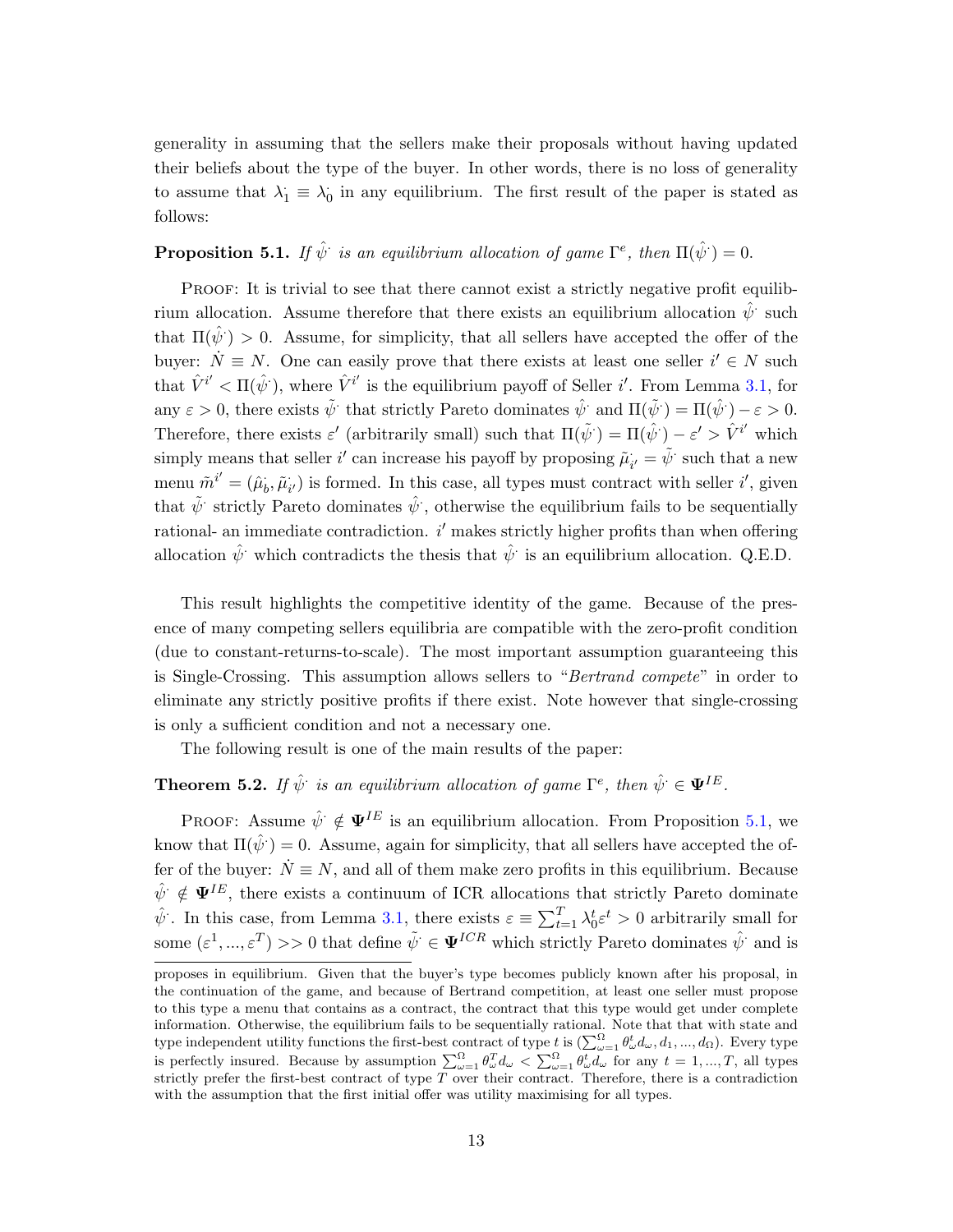such that  $\tilde{\psi}^t = (\hat{p}^t + \varepsilon^t, \hat{b}_1^t, ..., \hat{b}_\Omega^t)$ , for any  $t = 1, ..., T$ . Therefore, at least one seller i' can offer allocation  $\tilde{\psi}$  that makes strictly positive profits. All types must contract with seller  $i'$  because of sequential rationality. This contradicts the thesis that all types sign a contract from allocation  $\hat{\psi}$ . Therefore, if there exists an equilibrium then the only possible equilibrium allocation must be such that  $\hat{\psi} \in \psi^{IE}$ . Q.E.D.

Not only equilibrium allocations must be zero-profit, but also, from Theorem [5.2,](#page-12-1) there cannot be Pareto dominated by other allocations. The stage where sellers can propose contracts is critical for both Proposition [5.1](#page-12-0) and Theorem [5.2;](#page-12-1) it allows Bertrandtype competition among sellers in order to eliminate any strictly positive profits and to force allocations to be IE. This seems to be an important departure from all the relevant papers in the literature since in their main parts, they are unable to exclude allocations that are not interim incentive efficient.

The following proposition is the third result concerning the set of equilibrium allocations of game  $\Gamma^{e}$ .<sup>[13](#page-13-0)</sup> It states a minimum bound in the equilibrium payoff of each type.

<span id="page-13-1"></span>**Proposition 5.3.** If  $\hat{\psi}$  is an equilibrium allocation of game  $\Gamma^e$ , then  $U^t(\hat{\psi}^t) \geq U^t(\psi^t_{RSW})$ , for all  $t = 1, ..., T$ .

Proof: Assume that there exists an equilibrium in which the equilibrium allocation  $\hat{\psi}$  is such that  $U^t(\hat{\psi}^t) < U^t(\psi^t_{RSW})$  for some t. From Proposition [5.1,](#page-12-0) we know that  $\Pi(\hat{\psi}) = 0$ . Assume that the set of sellers participating is  $\dot{N}$ . Take  $\varepsilon > 0$  small enough. Let the buyer of type t propose the following set of contracts in Stage 1:  $\mu_b^{\cdot} = \tilde{\psi}_b^{\cdot} \in \Psi^{IC}$ such that  $\tilde{\psi}_b$  is the solution of the perturbed program RSW with  $U^s(\psi^s) \geq U^s(\psi^{s'}) + \varepsilon$ and  $\pi^s(\psi^s) \geq \varepsilon$ . Under single-crossing, these constraints can always be satisfied for  $\varepsilon > 0$  small enough. Let  $\varepsilon$  be such that  $U^t(\tilde{\psi}^t) > U^t(\hat{\psi}^t)$ . The buyer has the discretion to choose one of these contracts in Stage 4. Because  $\pi^t(\tilde{\psi}_b^t) > 0$ , for all  $t = 1, ..., T$ , no seller is worse off including the allocation proposed by the buyer in any menu of contracts since, given that  $\tilde{\psi}_b$  is strictly incentive compatible, the buyer will choose the right contract out of this allocation if he does so. In fact, this allocation gives strictly positive profit regardless of the beliefs and therefore at least one seller  $i \in N$  has to accept the proposal of the buyer. Therefore, at any continuation of the game, type t's payoff is at least  $U^t(\tilde{\psi}^t)$ . This contradicts the initial hypothesis that  $\hat{\psi}$  was an equilibrium allocation. Because this is true for any  $\varepsilon > 0$ , a lower bound in the utility of any type t is  $U^t(\psi_{RSW}^t)$ . Q.E.D.

**Corollary 5.4.** If  $\psi_{RSW} \in \Psi^{IE}$ , then  $\psi_{RSW}$  is the unique equilibrium allocation.

<span id="page-13-0"></span><sup>&</sup>lt;sup>13</sup>Note that the equilibrium allocation may be a combination of contracts from  $\mu_b$  and  $\mu_i$  for any  $i \in N$ . This is the case for example when the RSW allocation is interim incentive efficient. The equilibrium allocation must always be incentive compatible. There exist equilibria in which some seller serves all types.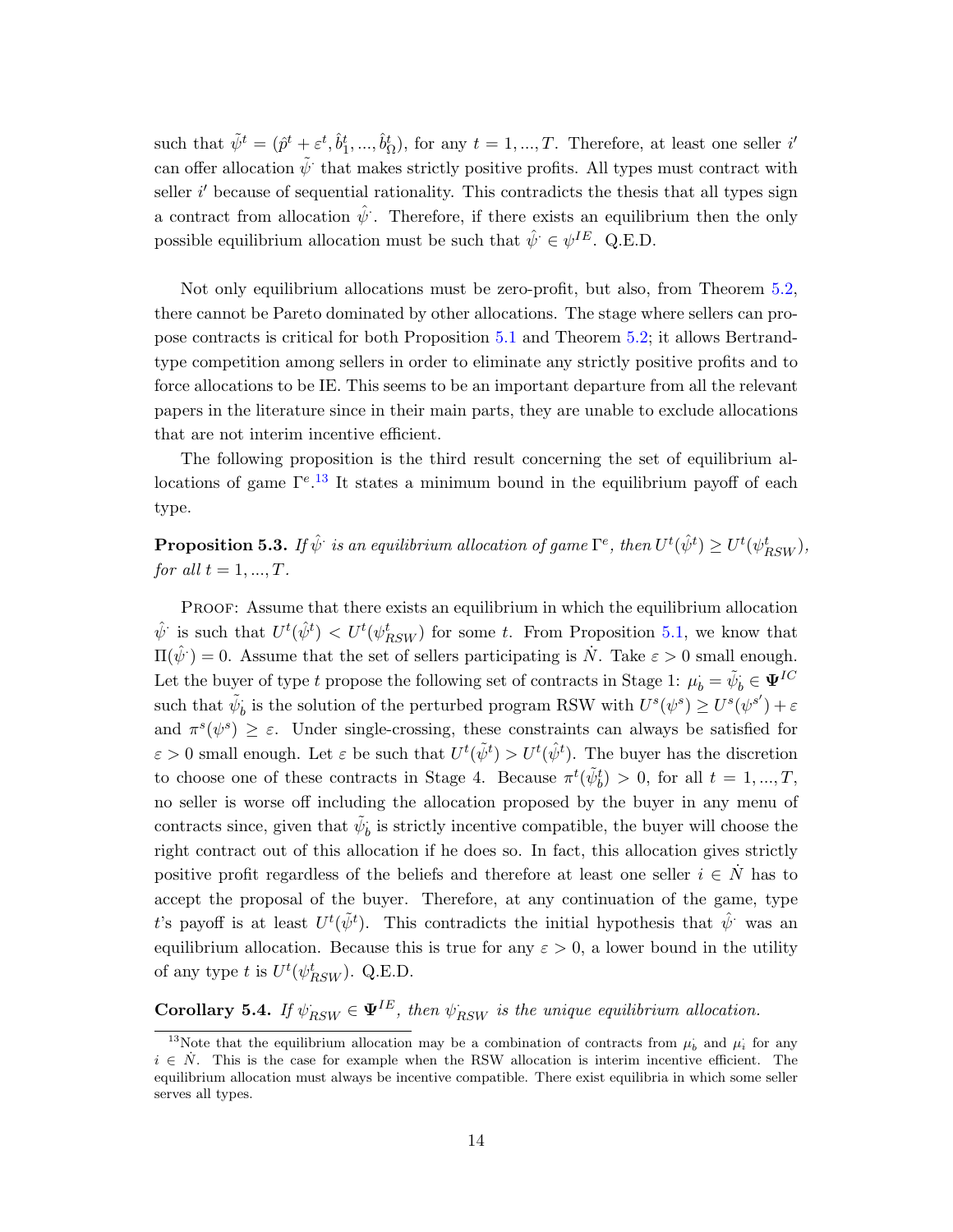Proposition [5.3](#page-13-1) (and its proof) is similar to Proposition 5 of Maskin and Tirole [\[22\]](#page-20-0). There, it is proven that when the informed party is the one who makes the contract offer, he can always guarantee his RSW allocation in any equilibrium provided that the contract space is rich enough.<sup>[14](#page-14-0)</sup> Maskin and Tirole  $[22]$  examine a general informed principal model as a three-stage noncooperative game (contract proposalacceptance/rejection- execution). The model in this paper differs in at least two respects from Maskin and Tirole [\[22\]](#page-20-0). First, in this paper, there are multiple uninformed parties who compete for the same informed party in exclusive contracts, unlike Maskin and Tirole [\[22\]](#page-20-0) where there is only one informed and one uninformed party. Moreover, after the buyer's (the informed party) proposal, the sellers (uninformed parties) have the right to also propose a set of contracts. This dramatically changes the set of equilibria as it is proven in Proposition [5.1](#page-12-0) and Theorem [5.2.](#page-12-1) In fact, in  $\Gamma^e$  only IE allocations can be supported in equilibrium, unlike Maskin and Tirole [\[22\]](#page-20-0), where any allocation that weakly Pareto dominates the RSW allocation can be supported as an equilibrium allocation for some set of beliefs.

In the spirit of Myerson [\[25\]](#page-21-2), the RSW allocation is the only "strong solution" when it is interim incentive efficient. A strong solution is an allocation that is safe and undominated. When a strong solution exists, then it must always be the equilibrium allocation.

Proposition [5.3](#page-13-1) provides some lower bound in the payoff of the buyer at any equilibrium. This seems to be an important departure from Spence [\[33\]](#page-21-0), Hellwig [\[16\]](#page-20-2) as well as other signaling models. For, under their specification, the buyer is not able to guarantee his RSW allocation, because the threat of withdrawal of a contract in the third stage of the game turns out to be self-fulfiling. In other words, there is a wealth of out-ofequilibrium beliefs sellers can entertain, which is enough to support "non-competitive" positive-profit equilibria.<sup>[15](#page-14-1)</sup> The buyer can always guarantee his RSW allocation because, for any possible beliefs sellers may entertain about his type, after his proposal, letting the buyer choose from the RSW allocation in Stage 4 is proved to be harmless.

Besides their importance, Proposition [5.1](#page-12-0) and Theorem [5.2](#page-12-1) cannot have a bite unless we prove that equilibria exist for all possible parameter values. In Proposition [5.3,](#page-13-1) it is proven that the RSW allocation is an equilibrium allocation if and only if it is incentive efficient relative to the prior beliefs. Note that the same results hold even in the elementary model examined by Rothschild and Stiglitz [\[32\]](#page-21-1). However, one of the main difficulties in these environments is that incentive efficiency sometimes requires cross-subsidisation. This simply means that to increase the payoff of some type(s), some contracts must become loss-making- i.e. to violate the ex post individual rationality

<span id="page-14-0"></span> $14\text{By rich enough},$  Maskin and Tirole [\[22\]](#page-20-0) consider the space which contains a contract for every type of the seller.

<span id="page-14-1"></span><sup>&</sup>lt;sup>15</sup>Note that in Hellwig's game as well as the equivalent signaling game, type 1 can always guarantee his RSW contract in any equilibrlium. This is because for all possible beliefs, this contract makes nonnegative profits.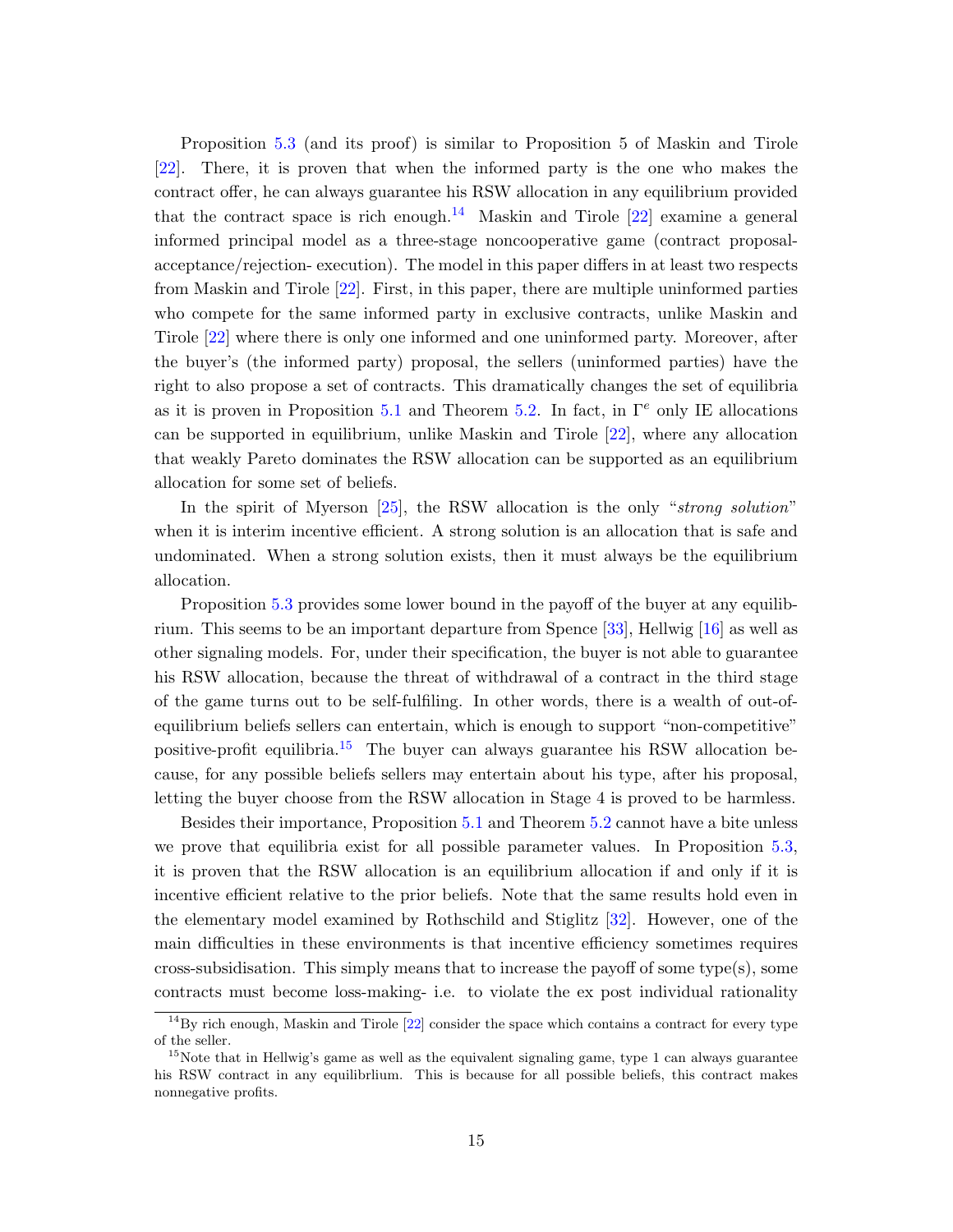constraints of the sellers. In fact, that was the initial problem pointed out by Rothschild and Stiglitz [\[32\]](#page-21-1), who showed that in this case, there are robust regions in which a pure strategy equilibrium fails to exist. That was because, according to their definition of competition, some new seller (insurance firm in their jargon) could enter and "skim the cream" in the market by attracting only the low-risk types, creating losses for other sellers. Therefore the main interest is to examine whether pure strategy equilibria exist even when the RSW is not IE. Note that, in this range of parameters, Maskin and Tirole [\[22\]](#page-20-0) find a continuum of equilibrium allocations; some of them strictly Pareto dominated. However, as we showed in Theorem [5.2,](#page-12-1) this is never the case in game  $\Gamma^e$ ; Bertrand-type competition eliminates any strictly positive profits and forces equilibrium allocations to be IE. It only remains to show that equilibria always exist when the RSW allocation does not belong to the set of IE allocations.

The key to construct equilibria is to notice that every seller who accepts in Stage 2, implicitly accepts to offer every contract contained in the set of contracts proposed by the buyer. Noticing so allows us to construct equilibria in which the buyer always offers an interim incentive efficient allocation that strictly Pareto dominates the RSW allocation and some seller accepts. Cream-skimming is not possible in  $\Gamma^e$  because there are strategies for the buyer according to which all types contract with any entrant trying to skim the cream, and because of the nature of the set of contracts that have been proposed by the buyer, any entrant makes negative profits. The following theorem is the first main result of this paper.

**Theorem 5.5.** Any  $\hat{\psi} \in \Psi^{IE}$  that strictly Pareto dominates  $\psi_{RSW}$  is an equilibrium allocation of game  $\Gamma^e$ .

Proof: Consider the following candidate equilibrium strategies: "The buyer, regardless his type, proposes a set contracts  $\hat{\mu}_b$  such that  $\hat{\mu}_b = \hat{\psi}$ , allocation  $\hat{\psi} \in \mathbf{\Psi}^{IE}$ and strictly Pareto dominates  $\psi_{RSW}$ . Agent  $i = 1$  accepts the proposal and proposes  $\hat{\mu}_1 = \psi_o$ - i.e. all the contracts being the null contracts. No other seller accepts the proposal. The menu formed between the buyer and seller 1 is denoted by  $\hat{m}^1 = (\hat{\mu}_b, \hat{\mu}_1)$ . If the buyer proposes any different set of contracts, the posterior beliefs are updated to  $\tilde{\lambda}_1$ . If any other seller  $i' \in N/\{1\}$  decides to enter the market and makes a proposal, then all types contract with seller  $i'$ ."

First, recall that any seller who enters the market has to include in any menu the set of contracts proposed by the buyer. Let us examine first all the possible subgames resulting after the buyer's "equilibrium proposal". If no seller, other than seller 1, enters the market, then given that allocation  $\hat{\psi}$  is incentive compatible, each type  $t = 1, ..., T$ gains maximal payoff by sticking to contract  $\hat{\psi}^t$  in Stage 4. Because  $\hat{\psi} \in \mathbf{\Psi}^{IE}$ , by Lemma [3.2,](#page-9-2)  $\Pi(\hat{\psi}) = 0$  so seller 1 is indifferent between participating in the game or not. Given the equilibrium strategies, no other seller has an incentive to enter the market and offer a different set of contracts (form a different menu). For assume not. Let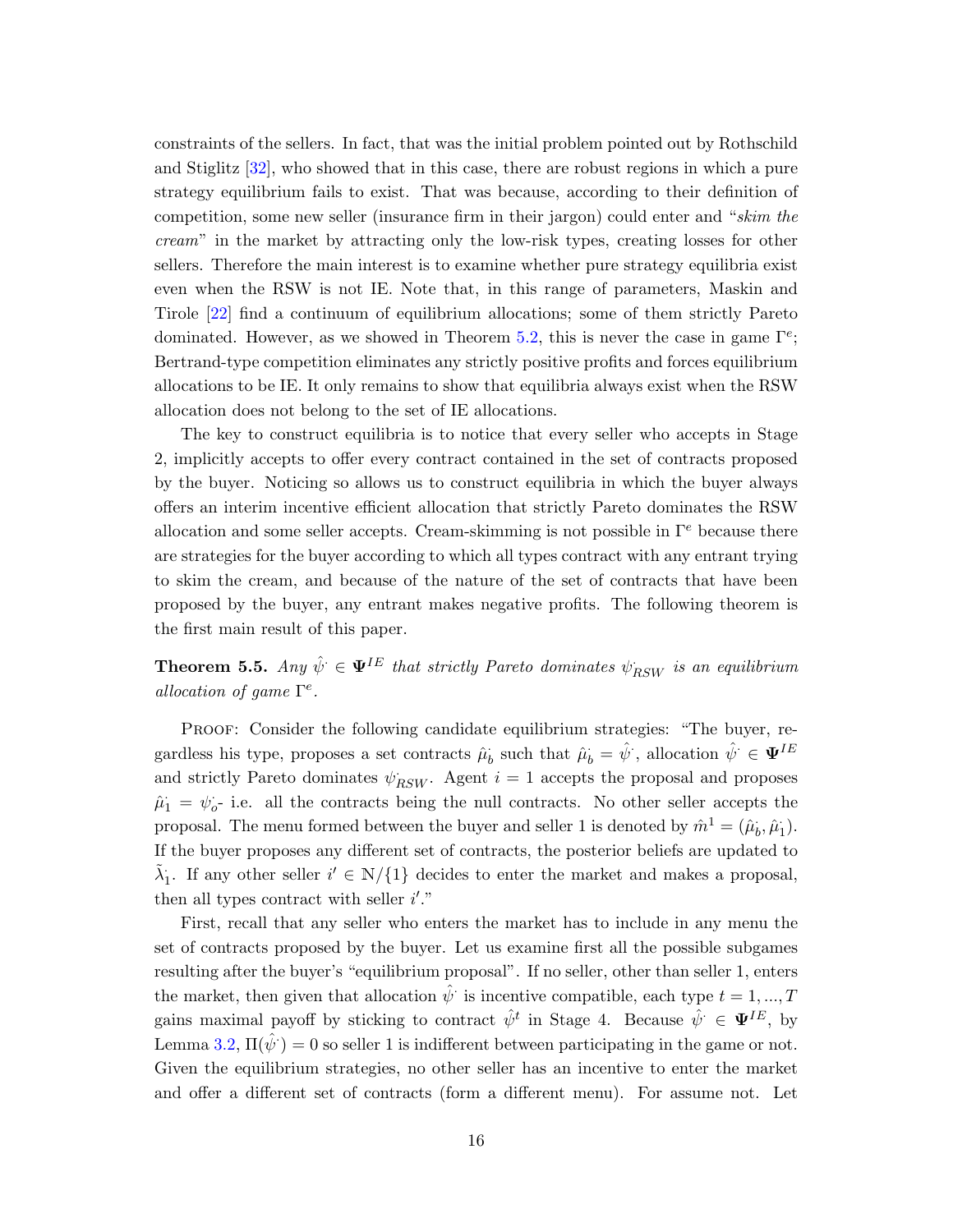seller 2 form a new menu  $\tilde{m}^2 = (\hat{\mu}_b, \tilde{\mu}_2)$  where  $\tilde{\mu}_2$  contains contracts that are strictly preferred by some types and makes strictly positive profits. Given the equilibrium strategies, all types must contract with seller 2. This is sequentially rational for all types since, by construction of the game, they can always guarantee by any entrant the menu of contracts they have proposed in Stage 1. Because of Lemma [3.2,](#page-9-2) and given that  $\hat{\psi} \in \Psi^{IE}$ , any allocation that Pareto dominates  $\hat{\psi}$  must make strictly negative expected profits which contradicts the thesis that seller 2 can make strictly positive profits by forming a new menu.

All that is left is to construct appropriate beliefs  $\tilde{\lambda}_1$ , and continuation payoffs such that  $\tilde{U}^t \leq U^t(\psi_{RSW}^t)$  for all  $t = 1, ..., T$ . Consider the following candidate off-theequilibrium path beliefs  $\tilde{\lambda}_1 = (1 - (T - 1)\delta, \delta, \dots, \delta)$ , for some  $\delta > 0$  small enough. For these beliefs, no set of contracts can be accepted by any of the sellers if it contains an element (contract)  $\tilde{\psi}$  such that  $U^1(\tilde{\psi}) > U^1(\psi_{RSW}^1)$ . This is because it must necessarily make negative profits under  $\tilde{\lambda}_1$ . From the definition of  $\psi_{RSW}^1$  from Program RSW, under single-crossing,  $U^t(\psi_{RSW}^t) < U^t(\psi_{RSW}^1)$  for any  $t = 2, ..., T$ . This means that after a deviation by the buyer of any type, at any continuation of the game given beliefs  $\tilde{\lambda}_1$ , the maximal payoff any type can approximate the payoff he could have from  $\psi^1_{RSW},$ which by definition is worse than the equilibrium payoff under  $\hat{\psi}$  given that the latter by assumption strictly Pareto dominates  $\psi_{RSW}$ . Q.E.D.

An equilibrium always exists because of the nature of the menus of contracts allowed in the market. The key fact is that each menu of contracts must always include the set of contracts the buyer proposed in the first stage of the game. This is enough to create a credible threat for potential entrants who try to skim the cream in the market. Any equilibrium allocation of game  $\Gamma^e$  is a *neutral optimum* in the sense of Myerson [\[25\]](#page-21-2). No type can ever block such an allocation.

In Figure [3,](#page-17-0) a candidate equilibrium allocation is illustrated. This allocation provides full insurance to both types, strictly Pareto dominates the RSW allocation and makes zero-expected profits on average.

# <span id="page-16-0"></span>6 Extensions

In this section, I show how my results can be automatically extended to other similar environments with adverse selection. I formulate two different models that are usually exploited in the literature of contract theory: (i) A managerial compensation model, (ii) A model of credit relationship, and (iii) An informed seller model.

#### 6.1 Managerial Compensation

A manager with a finite number of possible types  $t = 1, ..., T$  bargains with potential identical employers. The productivity of the manager depends on his type  $\theta^t$  with  $\theta^t$  >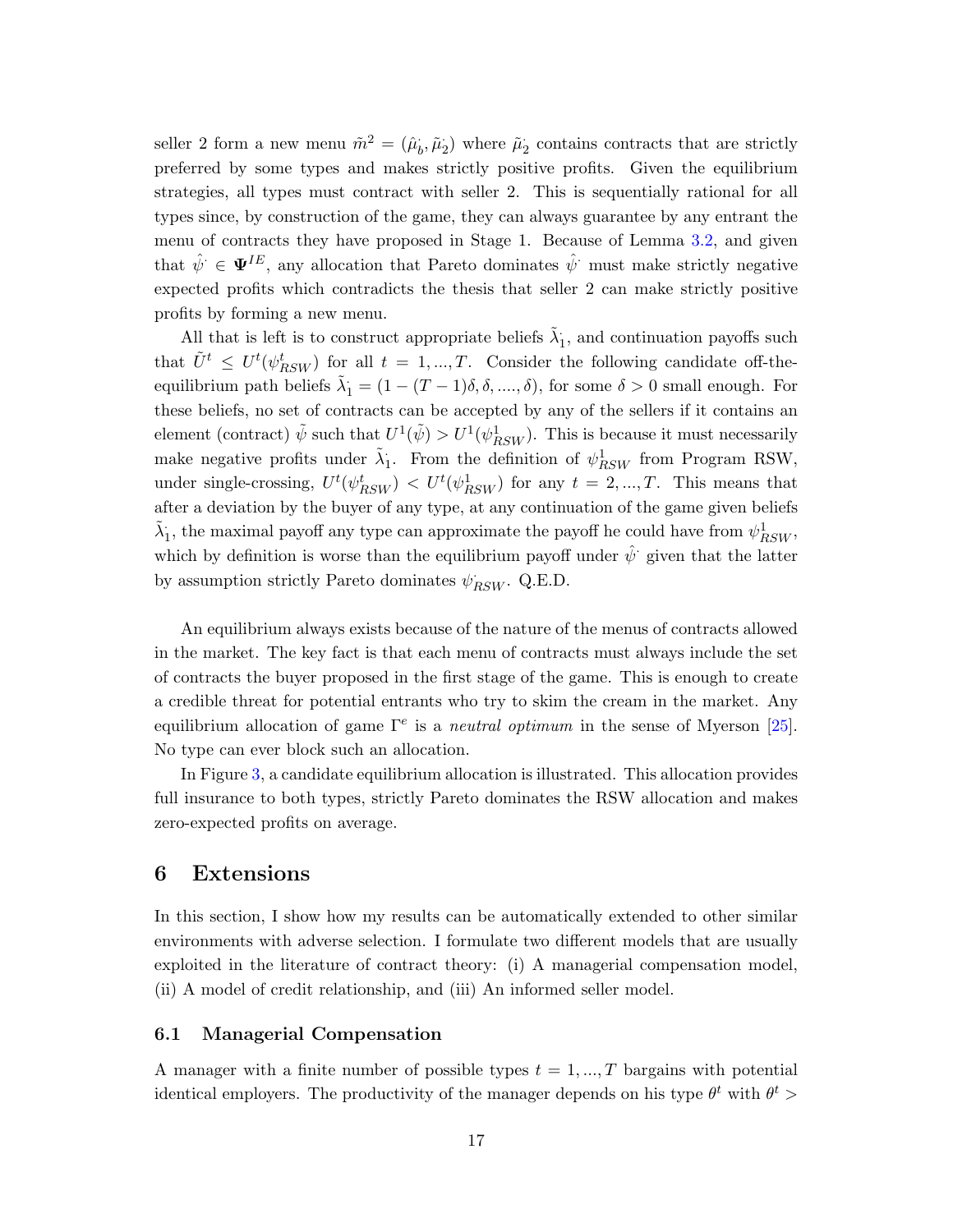

<span id="page-17-0"></span>Figure 3: A candidate equilibrium for the special case of  $T = 2$  and  $\Omega = 1$ .

 $\theta^s$ , for any  $t > s$ . A manager of type t has utility function:  $u^t(m, q) = y - \frac{1}{\theta^s}$  $\frac{1}{\theta^t}c(q)$ , where y is money and q is observable output. Assume that  $c' > 0$ ,  $c'' > 0$ ,  $\lim_{z \to \infty} c'(z) = 0$ ,  $\lim_{z\to 0} c'(z) = \infty$ . All employers have the same linear utility function by employing a manager of type t:  $\theta^t q - y$ . Everything else is similar to the basic insurance model. A contract is denoted by  $\psi = (y, q) \in X \subset \mathbb{R}^2_+$ . Everything else is defined similarly to the insurance model.

#### 6.2 Credit Markets

There are only two periods and one consumption-investment good which is perishable.<sup>[16](#page-17-1)</sup> Agents are categorised into two groups: entrepreneurs and bankers (or banks).

Each entrepreneur can be one of two possible types  $t = 1, 2$ . A set of measure  $\lambda_0^t$  of entrepreneurs is of type  $t$ . Their initial wealth is zero. They own stochastic investment technologies which take the following form: By investing z units of the consumption good in period zero an entrepreneur of type t can realize  $\gamma^t f(z)$  units in period one with probabiliy  $\theta^t$  and zero otherwise. Uncertainty is purely idiosyncratic, therefore states are individual. Assume that  $f(\cdot)$  is twice differentiable, strictly increasing, concave and satisfies Inada conditions namely  $\lim_{z\to 0} f'(z) = \infty$  and  $\lim_{z\to\infty} f'(z) = 0$ .  $f(0) = 0$ .

Types are distinguished in the following way:  $\pi^2 > \pi^1$ ,  $\gamma^2 < \gamma^1$  but  $\pi^2 \gamma^2 > \pi^1 \gamma^1$ . The investment technology of type 2 second-order stochastically dominates this of type  $1<sup>17</sup> f(.)$  $1<sup>17</sup> f(.)$  $1<sup>17</sup> f(.)$  is a normal decreasing-returns-to-scale production function. Inada conditions

<span id="page-17-1"></span><sup>&</sup>lt;sup>16</sup>The economy is similar to that of Martin (2009) [\[21\]](#page-20-14) with the difference that entrepreneurs do not possess any initial wealth at the time of contracting. This is only for simplicity and without loss of generality.

<span id="page-17-2"></span> $17$ All these assumptions are very common in the credit rationing literature.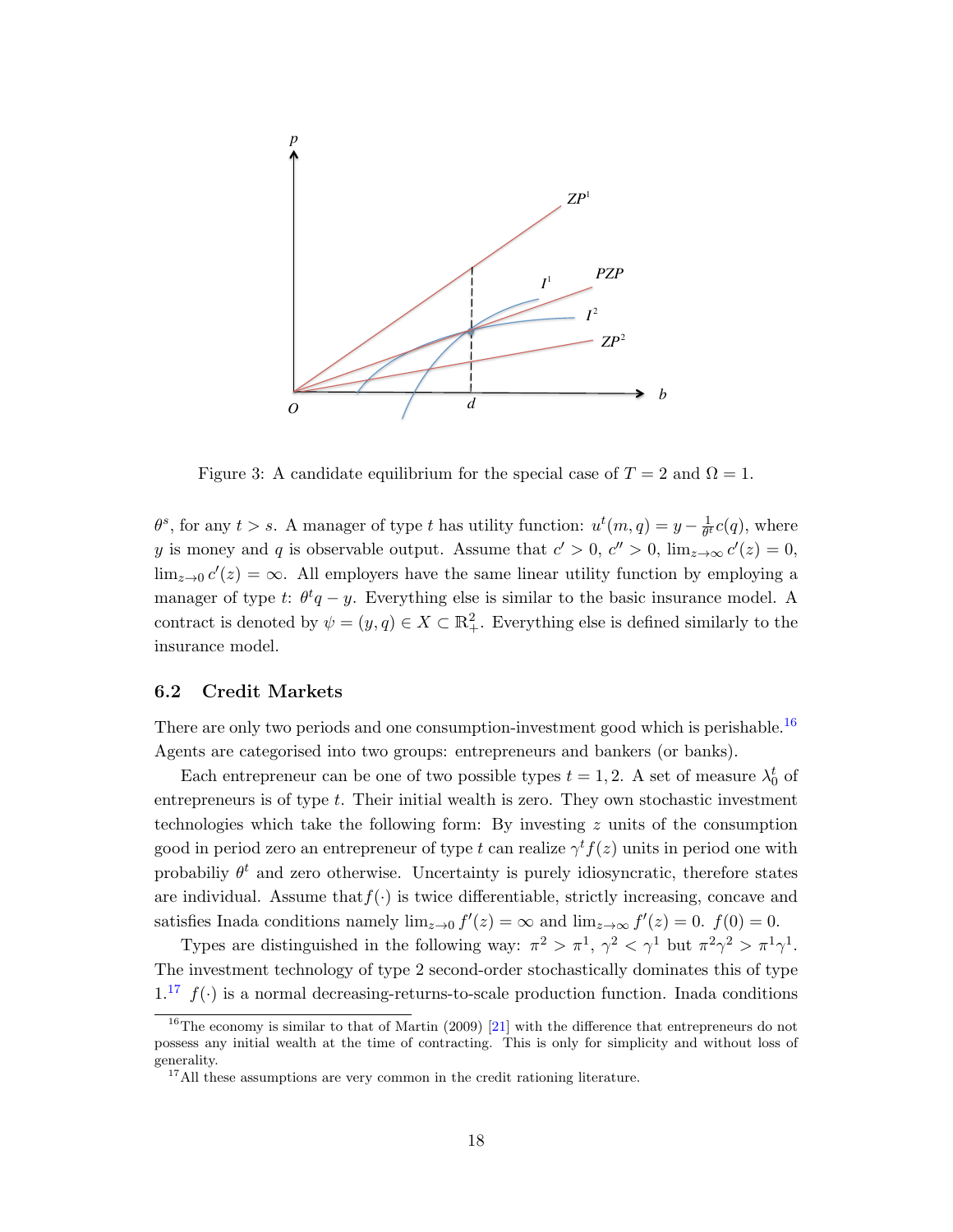are necessary to guarantee interior solutions.

Assume that only the individual state is observable by the banks and the government and verifiable by a court of law. That way, entrepreneur's type is not observable, before or after production has taken place, by either the banks or the government. Lastly, all entrepreneurs are risk neutral and indifferent between consuming in period.

Bankers are risk-neutral and they have enough wealth to finance all the projects in the market. A loan contract takes the following form:  $(z, R_s, R_f)$ , where z is the amount of loan,  $R_s$  is the per unit of loan payment in case of success and  $R_f$  is the per unit of loan payment in case of failure. The rest is similar to the basic insurance model.

#### 6.3 The Informed Seller Model

There is one informed seller endowed with one object. There is a large number of potential buyers who are interested in acquiring the object at some price. Assume for simplicity that there are no financial constraints. The seller has a finite number of types  $t = 1, ..., T$ . In addition, he can invest in some technology in order to improve the quality of the object if he wishes so. Investment is perfectly observable and verifiable and therefore it can be used as a contractible variable along with the selling price. The preferences of the seller of type t are represented by:  $U^t(p, y)$ , where p is money (the selling price) and y investment.  $U^t$  is strictly increasing in p and strictly decreasing in y. Moreover, assume that the single-crossing property holds. Buyers have linear preferences represented by  $V^t(p, y) = \theta^t y - p$ .  $\theta^t$  is the marginal valuation of a buyer if he trades with a seller of type t. Assume, furthermore, that  $\theta^t$  is increasing in t, so marginally, the buyer always prefers to trade with a seller of higher type. A contract in this model is denoted by  $\psi = (p, y)$  and specifies a price for the object and a level of investment.[18](#page-18-0) The rest is similar to the basic insurance model.

# 7 Discussion

In this paper, I studied a market with multiple competing uninformed risk-neutral sellers, one informed risk-averse buyer with risky endowment and common values. The buyer could be any of a finite number of types and this was his private information. I proposed a game form (market mechanism or platform) to model the interaction among the buyer and sellers. In particular, I allowed the buyer to propose a set of contracts in the first stage and the sellers to also propose sets of contracts if they accepted the offer. After the proposals, a menu of contracts was formed between the buyer and each one of the sellers who decided to participate consisting of all the contracts proposed in

<span id="page-18-0"></span><sup>&</sup>lt;sup>18</sup>Note that in case there is no technology to improve the quality of the object, this model is identical to Akerlof's lemons market. Even in this case, the market mechanism is able to produce only efficient allocations.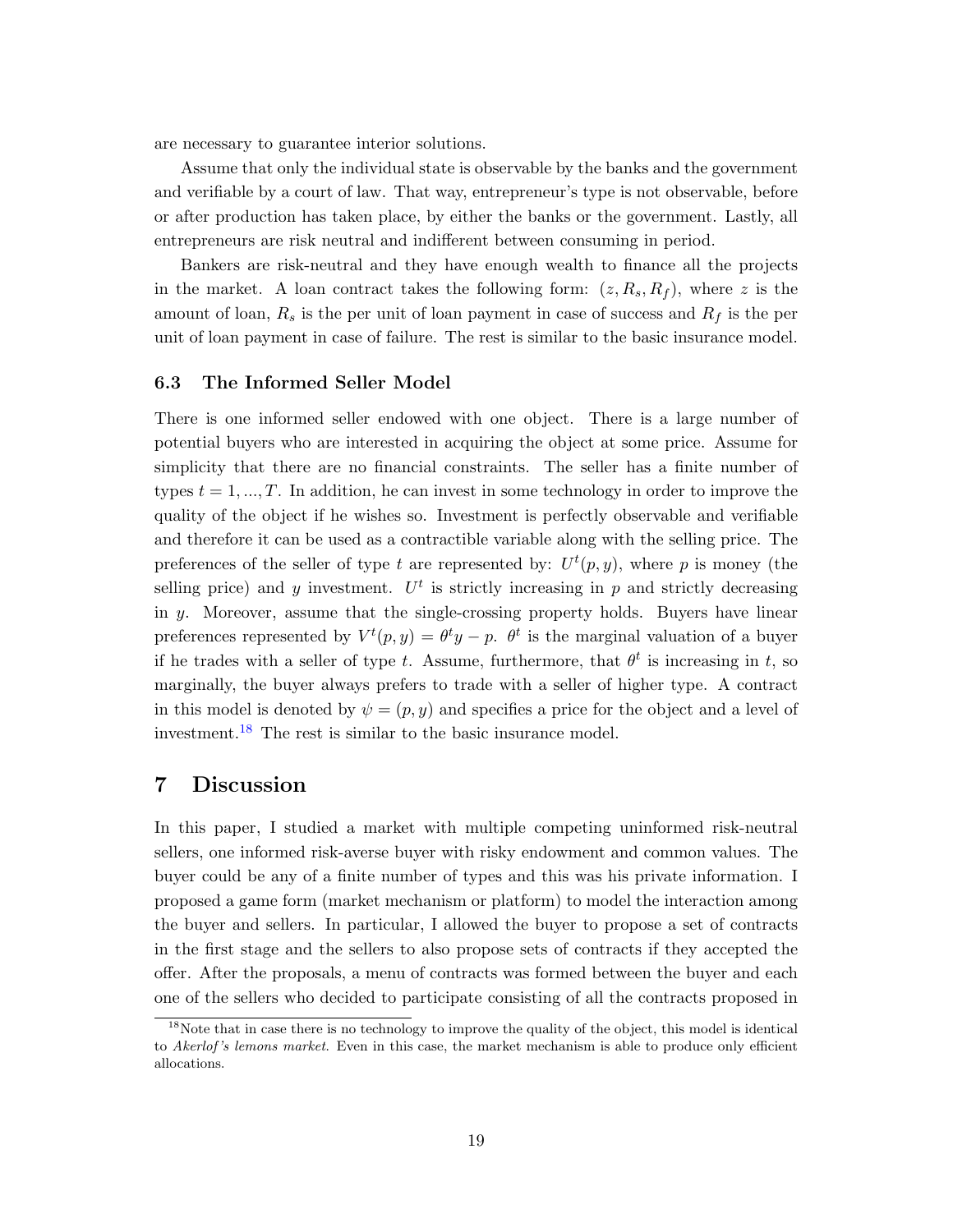both sets. The buyer had the discretion to choose any contract out of any mechanism in the market.

The main findings of the paper could be summed up as follows: First, the RSW allocation is an equilibrium allocation if and only if it is interim incentive efficient. Indeed, it is the unique strong solution. Second, the buyer is inscrutable in the sense that he never needs to reveal his type with his proposal. Third, only interim incentive efficient allocations can be possible equilibrium allocations of the game studied. Last, any interim incentive efficient allocation that strictly Pareto dominates the RSW allocation can be an equilibrium allocation and it corresponds to a neutral optimum. Surprisingly, no refinement was needed in out-of-equilibrium beliefs to eliminate unwanted equilibria.

As I claimed, the extensive form game is not restricted only to the basic insurance model but could potentially extend in other competitive models such as managerial compensation models, credit models, franchising models, informed seller models etc.

An interesting path of future research is to study more general markets with adverse selection with more general preferences for buyers and sellers and to see the limitations of the current formulation. Perhaps one good research strategy would be to examine an informed seller model as the one in Subsection 2.6.3 with multiple objects and nonlinear utilities for the buyers. Is the market mechanism proposed in this paper sufficient to implement only interim efficient allocations as equilibria and under what conditions?

### References

- <span id="page-19-0"></span>[1] G. Akerlof. The market for "lemons": Quality uncertainty and the market mechanism. The Quarterly Journal of Economics, pages 488–500, 1970.
- <span id="page-19-2"></span>[2] G. Asheim and T. Nilssen. Non-discriminating renegotiation in a competitive insurance market. European Economic Review, 40(9):1717–1736, 1996.
- <span id="page-19-4"></span>[3] J. Banks and J. Sobel. Equilibrium selection in signaling games. Econometrica, pages 647–661, 1987.
- <span id="page-19-5"></span>[4] A. Bisin and P. Gottardi. Efficient competitive equilibria with adverse selection. Journal of Political Economy, 114(3):485–516, 2006.
- <span id="page-19-3"></span>[5] I. Cho and D. Kreps. Signaling games and stable equilibria. Quarterly Journal of Economics, 102(2):179–221, 1987.
- <span id="page-19-6"></span>[6] A. Citanna and P. Siconolfi. Incentive efficient price systems in large insurance economies with adverse selection. Working paper, 2012.
- <span id="page-19-1"></span>[7] P. Dasgupta and E. Maskin. The existence of equilibrium in discontinuous economic games i: Theory. Review of Economic Studies,  $53(1)$ :1–26, 1986.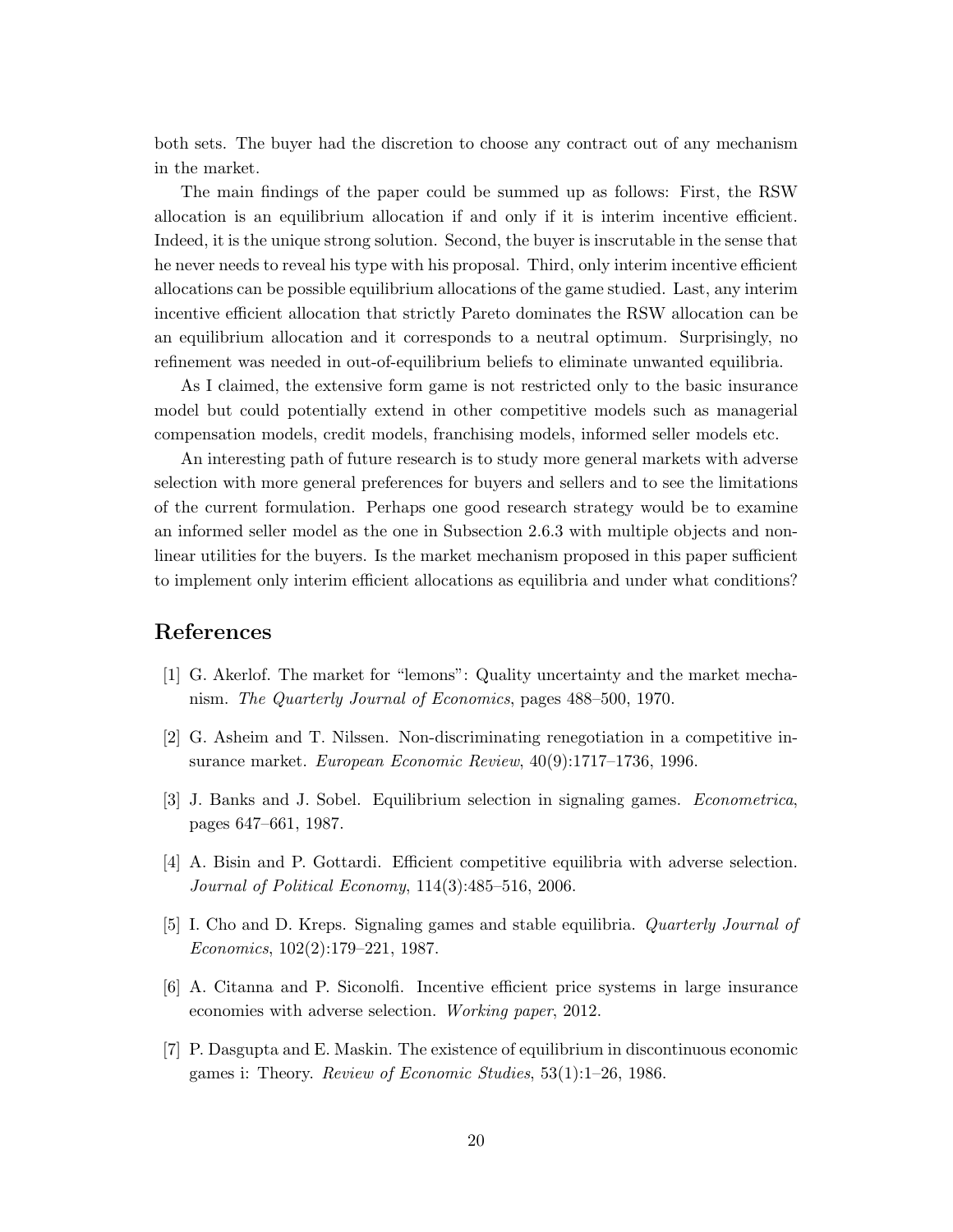- <span id="page-20-4"></span>[8] P. Dasgupta and E. Maskin. The existence of equilibrium in discontinuous economic games ii: Applications. Review of Economic Studies, 53(1):27–41, 1986.
- <span id="page-20-5"></span>[9] T. Diasakos and K. Koufopoulos. Efficient nash equilibrium under adverse selection. Available at SSRN 1944825, 2011.
- <span id="page-20-11"></span>[10] P. Dubey and J. Geanakoplos. Competitive pooling: Rothschild-stiglitz reconsidered. Quarterly Journal of Economics, 117(4):1529–1570, 2002.
- <span id="page-20-3"></span>[11] M. Engers and L. Fernandez. Market equilibrium with hidden knowledge and selfselection. Econometrica, pages 425–439, 1987.
- <span id="page-20-6"></span>[12] P. Faynzilberg. Credible forward commitments and risk-sharing equilibria. Technical report, mimeo, 2006.
- <span id="page-20-8"></span>[13] D. Gale. A walrasian theory of markets with adverse selection. Review of Economic Studies, 59(2):229–255, 1992.
- <span id="page-20-9"></span>[14] D. Gale. Equilibria and pareto optima of markets with adverse selection. Economic Theory, 7(2):207–235, 1996.
- <span id="page-20-10"></span>[15] D. Gale. Signaling in markets with two-sided adverse selection. Economic Theory, 18(2):391–414, 2001.
- <span id="page-20-2"></span>[16] M. Hellwig. Some recent developments in the theory of competition in markets with adverse selection. *European Economic Review*,  $31(1-2):319-325, 1987$ .
- <span id="page-20-1"></span>[17] B. Holmström and R. Myerson. Efficient and durable decision rules with incomplete information. Econometrica, pages 1799–1819, 1983.
- <span id="page-20-12"></span>[18] G. Jehle and P. Reny. Advanced microeconomic theory. Harlow [etc.]: Financial Times Prentice Hall, 2011.
- <span id="page-20-7"></span>[19] E. Kohlberg and J-F. Mertens. On the strategic stability of equilibria. Econometrica, pages 1003–1037, 1986.
- <span id="page-20-13"></span>[20] D. Martimort. Multi-principaux avec anti-selection. Annales d'Economie et de Statistique, pages 1–37, 1992.
- <span id="page-20-14"></span>[21] A. Martin. A model of collateral, investment, and adverse selection. Journal of Economic Theory, 144(4):1572–1588, 2009.
- <span id="page-20-0"></span>[22] E. Maskin and J. Tirole. The principal-agent relationship with an informed principal, ii: Common values. Econometrica, pages 1–42, 1992.